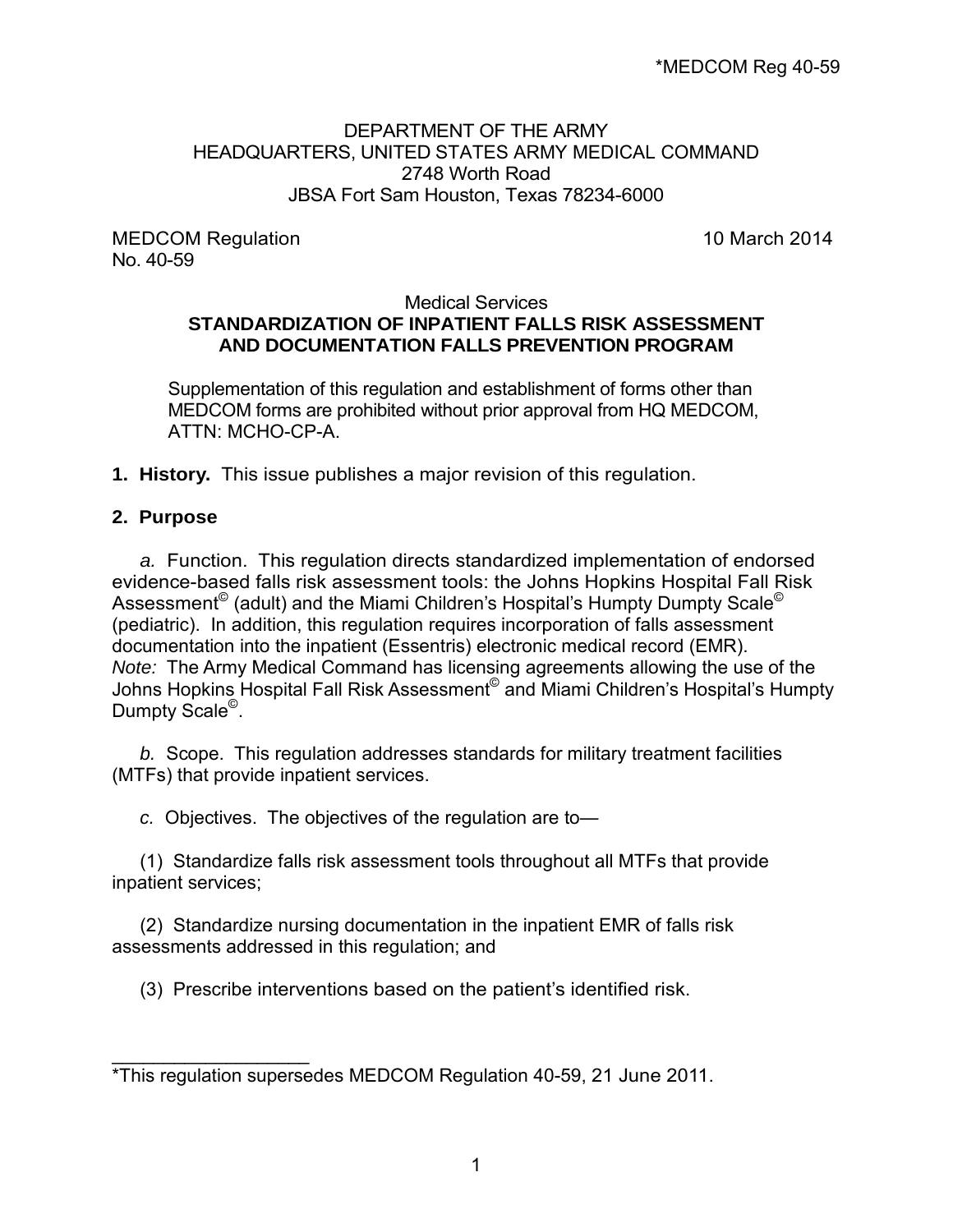**3. Applicability.** This regulation applies to all administrative, professional, and clinical staff (military and civilian) assigned, attached, or under the U.S. Army Medical Command (MEDCOM).

**4. References.** Required and related publications and prescribed and referenced forms are listed in appendix A.

**5. Explanations of terms.** Abbreviations used in this regulation are explained in the glossary.

## **6. Responsibilities**

*a.* The MEDCOM Patient Safety Center will—

(1) In collaboration with the Department of Defense Partnership for Patients (PfP) Campaign, Falls Prevention Implementation Initiative, provide guidance and support to all regional and local patient safety programs.

(2) Act as a conduit and maintain contact with the falls assessment tools' authors and applicable copyright/trademark holders on matters pertaining to author revisions/updates to assessment tools or local facility requests for any modification to assessment tools.

(3) Coordinate with the Office of the Surgeon General, Office of the Chief Information Officer, regional chief management information officers, and Army MTFs to ensure the Johns Hopkins Hospital Fall Risk Assessment<sup>®</sup> (adult) (app B) and the Miami Children's Hospital's Humpty Dumpty Scale© (pediatric) (app C) are maintained within the EMR, according to copyright/trademark permissions/licensing agreements.

(4) In accordance with the PfP campaign, assist facilities in gathering, analyzing, and trending falls data.

(5) Maintain training modules on use of tools and paper versions of the tools on the Quality Management Office (QMO) Patient Safety Web site; available at [https://www.qmo.amedd.army.mil/ptsafety/pts.htm.](https://www.qmo.amedd.army.mil/ptsafety/pts.htm)

*b.* The regional patient safety manager will—

(1) Ensure appropriate "champion" staff members coordinate the overall falls reduction inpatient program within their assigned MTF.

(2) Ensure outcome/process measure metrics are gathered and reported as prescribed (monthly).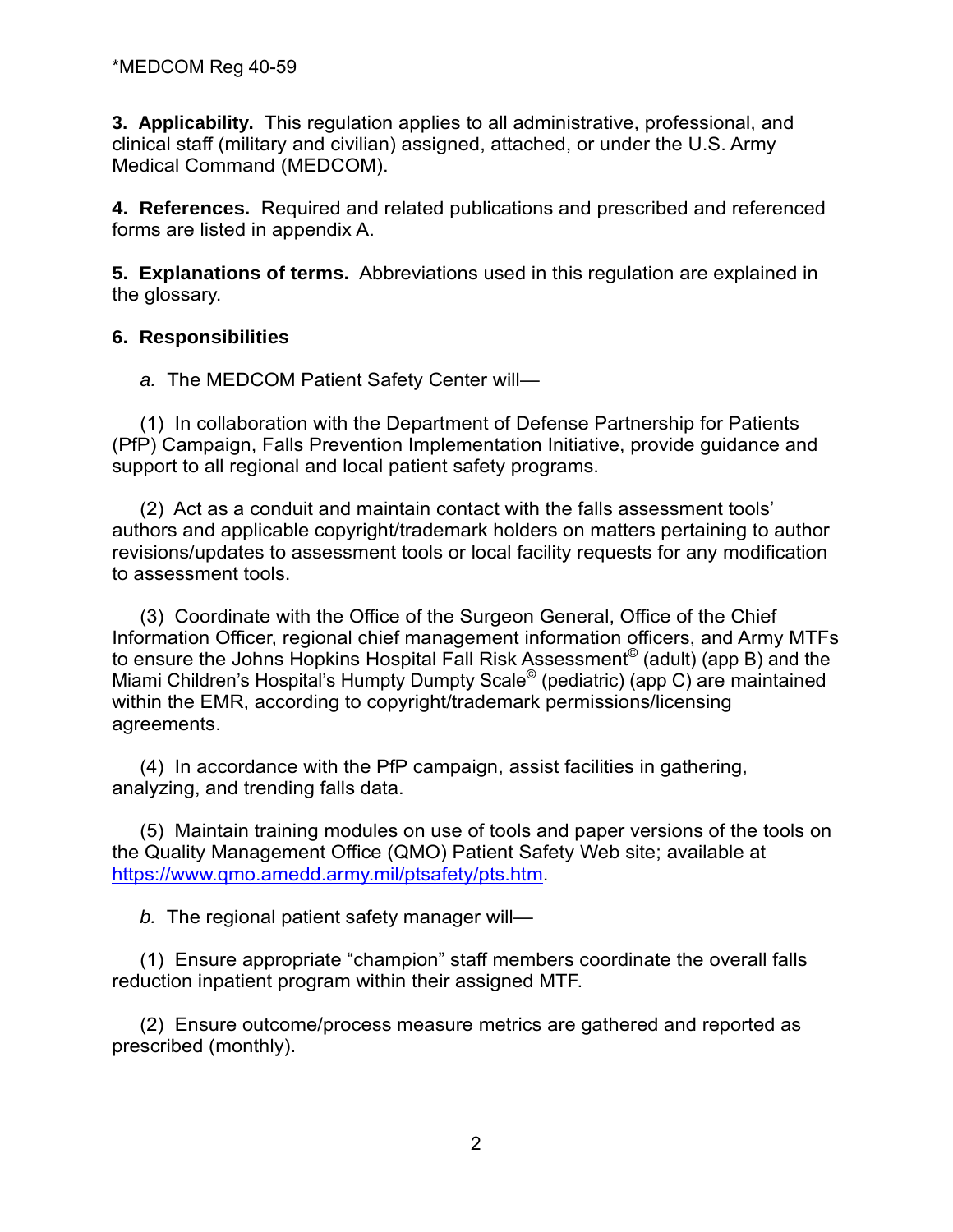(3) Report status of compliance with copyright/trademark permissions/licensing agreement and validating that no changes have been made locally on the tool used in the EMR as directed by this policy.

*c.* MTF senior leadership will—

(1) Promote a culture that emphasizes communication and cooperation for reducing falls.

(2) Promote a heightened vigilance for patients at risk for falls and situations that may increase a patient's risk for falls.

(3) Promote communication to patients and families that fall prevention is an important part of their care.

(4) Ensure implementation of falls risk assessment tools and documentation.

(5) Ensure MTF staff is trained on proper lifting techniques so they are not injured while assisting patients post-fall.

*d.* Department, service, and clinic chiefs and management/supervisory staff will—

(1) Educate respective personnel on their role in identification of fall risks and management of patient falls, assessment, and documentation.

(2) Inspect respective patient care areas for safety issues or concerns.

(3) Review all patient safety reports from their areas and take appropriate action to reduce risks for falls.

(4) Encourage all staff to report inpatient falls, near misses, and unsafe conditions for potential falls, electronically in the Patient Safety Reporting System.

*e.* MTF patient safety managers will review all falls within the facility via the Patient Safety Reporting System and—

(1) Will aggregate, analyze, identify trends, and disseminate data and evaluate the effectiveness of the program by periodic evaluation of the falls data.

(2) On an annual basis, collaborate with the local Essentris database administrator and review the tools to ensure (per copyright/trademark permissions/licensing agreements) that no changes to the tools are made locally as directed by this regulation.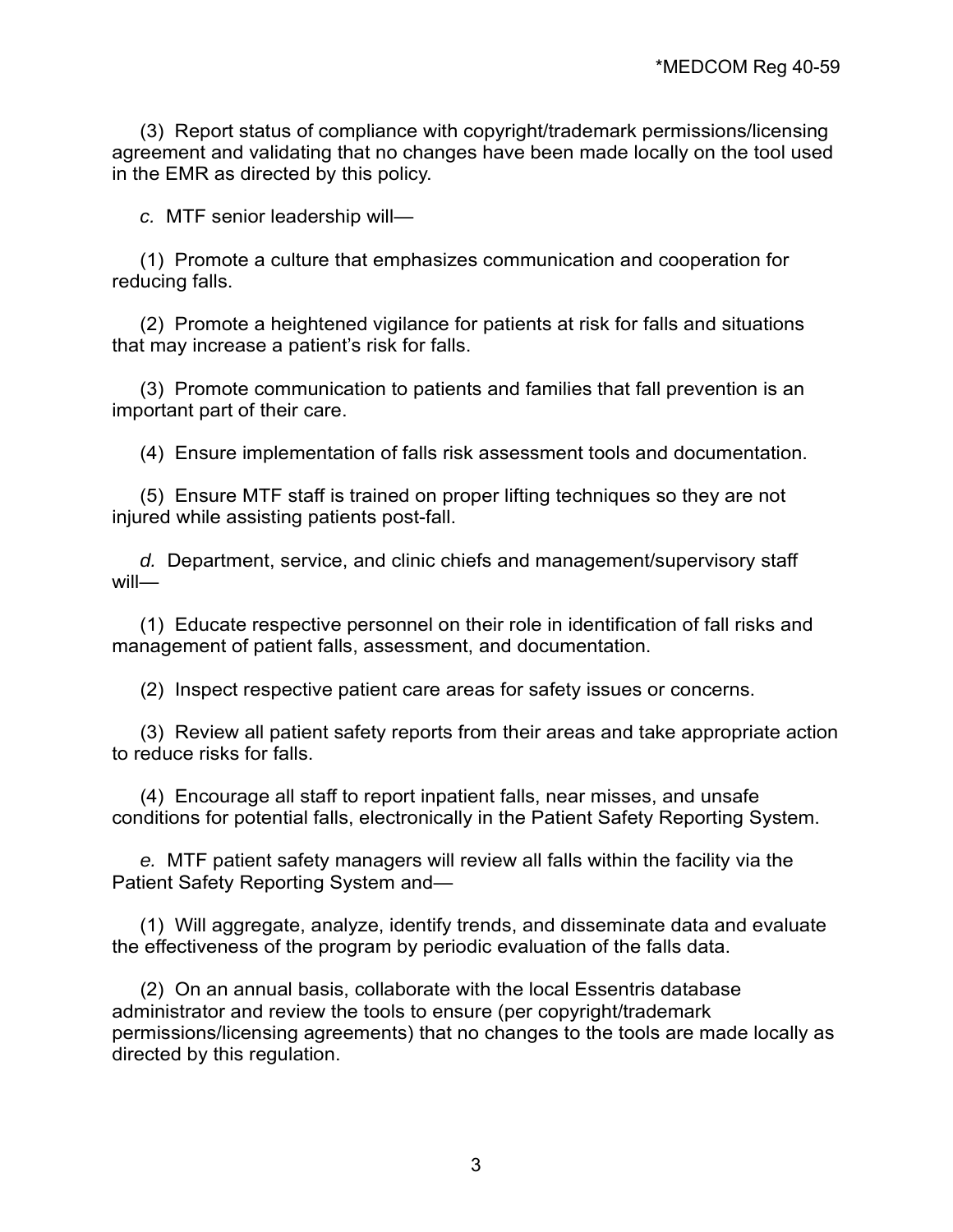(3) Collaborate with unit practice councils to participate in performance improvement strategies to improve care, provide education on falls prevention, and prevent future occurrences of falls.

*f.* Privileged providers will—

(1) Collaborate with nursing and ancillary personnel to identify patients who are at risk for falls.

(2) Write activity orders to support activities that will reduce fall risk or fall occurrence.

(3) Document in the progress notes when a patient is identified at risk for falls.

(4) Communicate information on patient's fall risk status during transitions of care to responsible caregiver.

(5) If appropriate, write an order for protective devices and ensure patient has visual acuity testing, gait assessment, a mini-mental status examination, a 12-lead electrocardiogram, and/or a neurological evaluation, as needed.

*g.* Housekeeping staff will—

(1) While mopping or waxing floors, place signs and cones to alert all persons of wet and slippery floors. Mop or wax one side of the floor at a time to allow for safe passage. Remove safety signs promptly after completing floor work.

(2) Keep all housekeeping carts safely out of doorways to reduce a trip hazard.

*h.* Nursing staff will—

(1) Complete fall risk assessments of inpatients as delineated in paragraph 7 of this regulation and the Fall Prevention Clinical Practice Guidelines (app D).

(2) Implement fall prevention interventions (nursing initiated order (NIO) sets) in accordance with the patient's level of fall risk (app E). MEDCOM has endorsed the fall prevention clinical practice guideline interventions as a standardized process for implementing falls prevention interventions.

#### **7. Inpatient procedures**

*a.* A licensed nursing staff member must assess each inpatient's risk for falling using the appropriate evidence-based falls risk assessment tool: the Johns Hopkins Hospital Fall Risk Assessment Tool© for adults or the Miami Children's Hospital's Humpty Dumpty Scale<sup>®</sup> for pediatrics. Both the adult and pediatric fall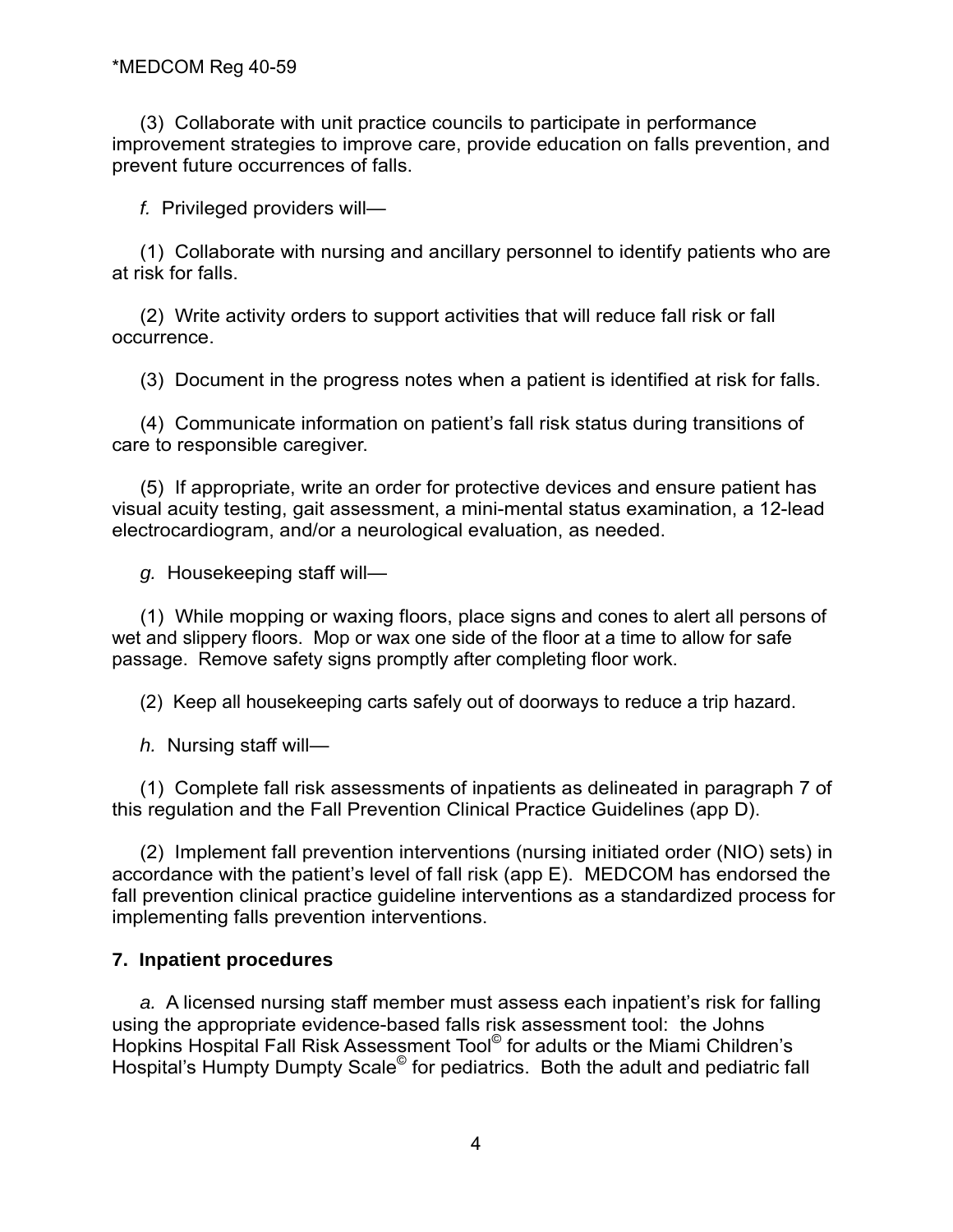risk assessment and documentation tools are copyrighted/trademarked but may be used in accordance with permissions/licensing agreements.

*b.* At a minimum, fall risk assessments and documentation must be completed—

(1) During the initial nursing admission assessment to the inpatient unit and at subsequent re-assessments.

- (2) Every shift.
- (3) After transfer from one inpatient unit to another.
- (4) When there is a change in the patient's condition.
- (5) After a procedure/surgery.

*c.* Nursing staff must implement fall prevention interventions and NIOs in accordance with the patient's fall risk score. If nursing perceives that a particular patient's fall risk is greater than that which is reflected in the tool's actual score, then that nurse may implement a higher level of intervention as needed. However, nursing cannot implement a lower level of intervention than is indicated by their fall risk score (that is, they cannot implement only standard interventions for a patient whose fall risk is scored as moderate or high).

*d.* Patients at risk for falling and their families are an important source of information about the history of previous falls. Patients and families should receive and participate in educational programs on strategies and interventions to reduce the risk for falling.

*e.* Post fall.

(1) The patient's attending/covering physician, if available, or the medical officer of the day ("responding physician") must physically evaluate the patient within 1 hour of being notified of the fall event and document in the medical record a description of the fall, the harm (if any), the post-fall examination findings, and the actions taken/interventions ordered.

(2) The responding physician must notify the patient's family, caretaker, or patient's designee of the fall and document that notification appropriately in the patient's medical record. Notification should occur within a reasonable time period, with expedited notification in cases of significant harm.

(3) The responding physician must coordinate with nursing to complete an online Patient Safety Reporting Form. The report form (or a copy thereof) will not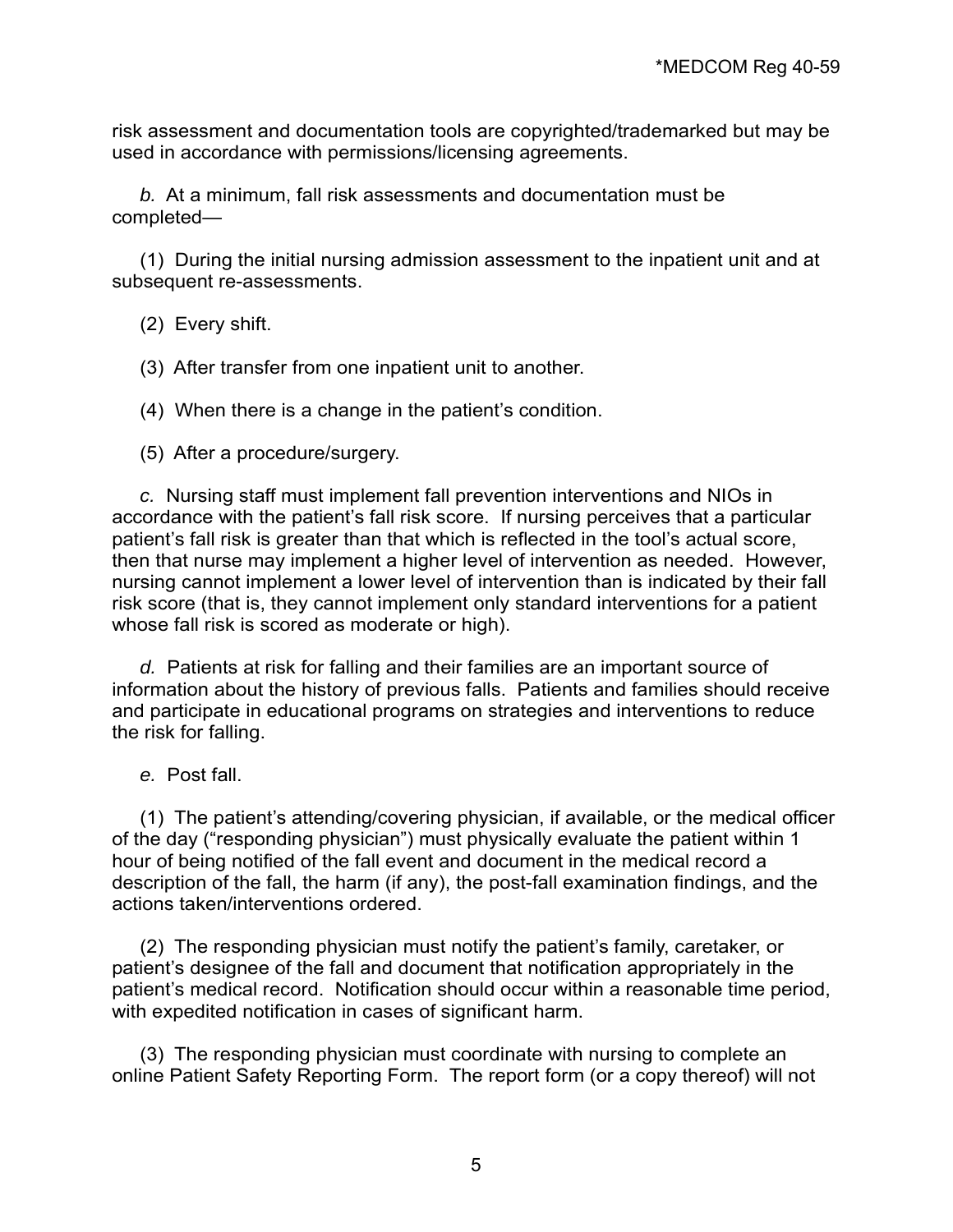be kept or become a part of the medical record. The report form will not be mentioned or addressed in the medical record.

(4) Communicate information of the patient's fall to the next provider of care.

## **8. Metrics**

*a.* Outcome measures—

(1) Total patient fall harm rate to be tracked by month: total patient falls with harm/total number of patient falls X 100.

 (2) Total patient fall rate to be tracked by month: total number of patient falls per month/total number of patient bed days/month X 1000.

*b.* Process measures—

(1) The Johns Hopkins Hospital Fall Risk Assessment<sup>©</sup> (adult) and the Miami Children's Hospital's Humpty Dumpty Scale© (pediatric) are utilized in accordance with the clinical practice guideline (app D) and permissions/licensing agreements.

(2) All nursing actions (NIOs) are implemented according to the patient's level of falls risk.

(3) Timely and appropriate documentation of falls risk assessment and preventive interventions.

(4) Methodologies for ensuring compliance may include any of the following: individual patient tracers, medical record audits, rounding, and so forth.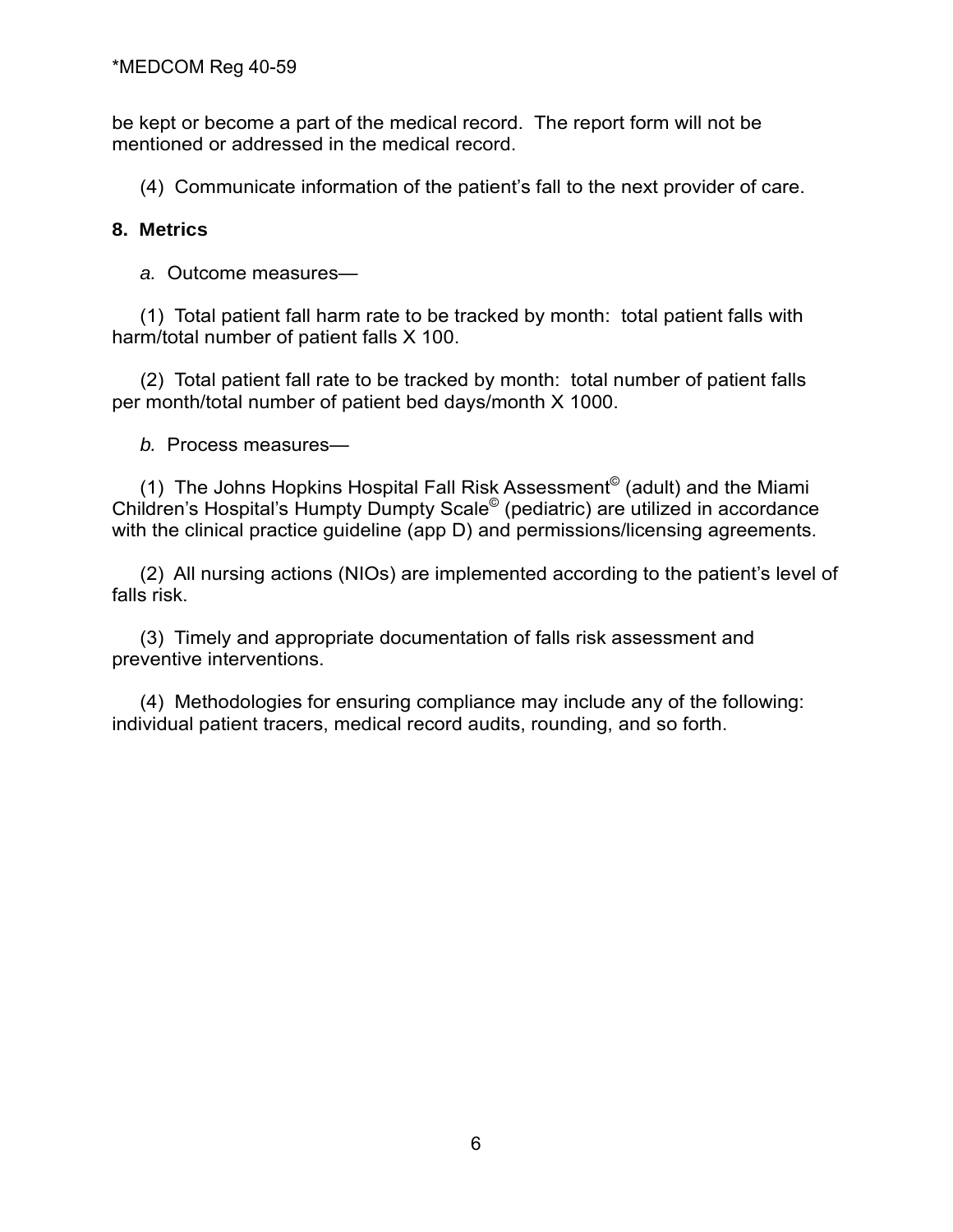#### **Appendix A References**

## **Section I Required Publications**

This section contains no entries.

## **Section II Related Publications**

# **Evidence-Based Practice in Nursing and Healthcare: A Guide to Best Practice**

(p 10), Philadelphia: Lippincott Williams and Wilkins. Copyright 2005 by Lippincott Williams and Wilkins, Melnyk, B. M., and Finout-Overholt, E. (2005).

#### **Hospital Standards Manual**

The Joint Commission (current edition)

#### **Johns Hopkins Nursing Evidence-Based Practice: Model and Guidelines**

2007, Indianapolis: Sigma Theta Tau International, Newhouse, R., Dearholt, S., Poe, S., Pugh, L., White, K.

#### **Partnership for Patients Implementation Guide to Prevention of Falls** Department of Defense Military Health System Patient Safety Program, February 14, 2013.

## **Section III**

Prescribed Forms

This section contains no entries.

#### **Section IV**

Referenced Forms

This section contains no entries.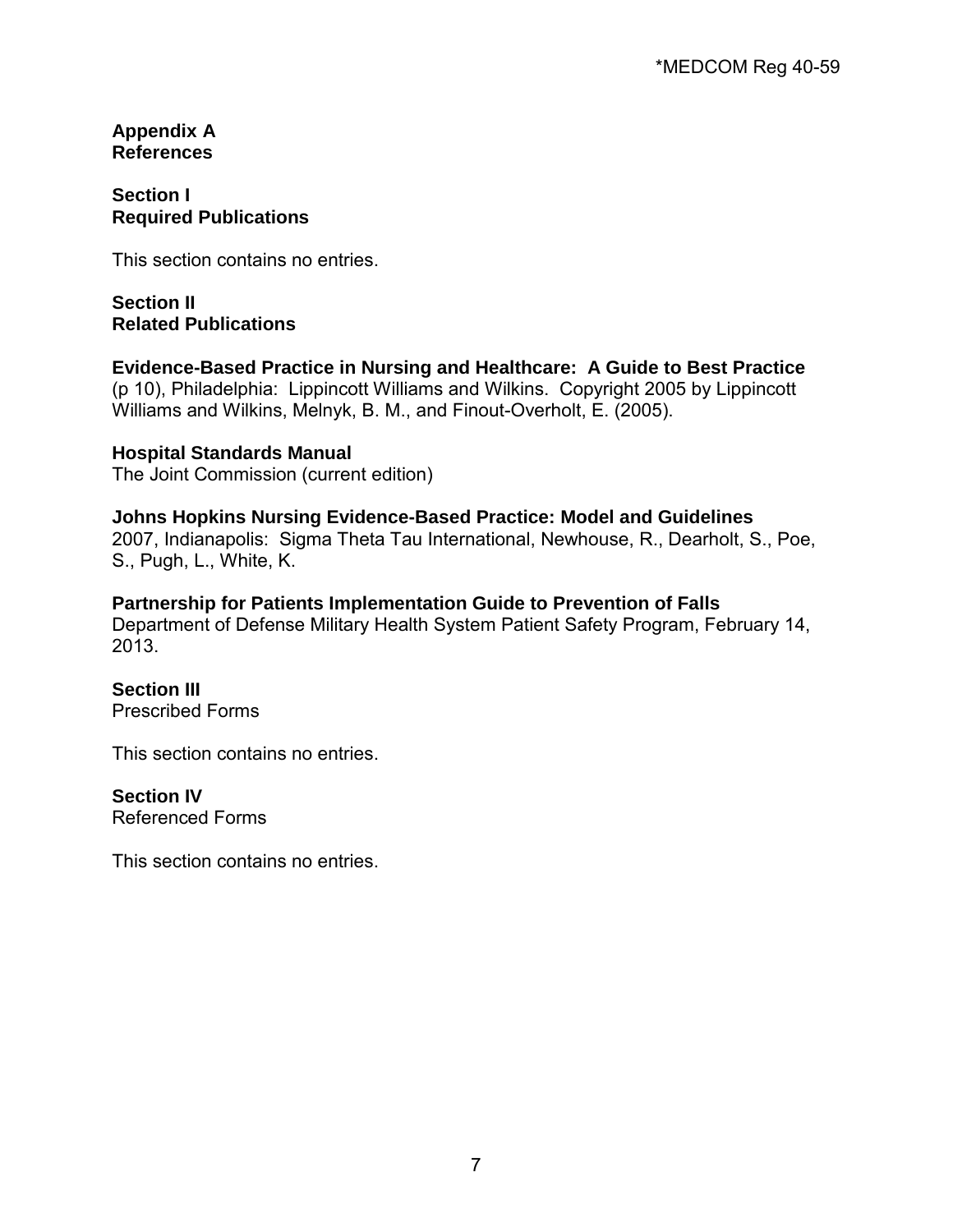#### **Appendix B Adult Fall Risk Assessment Tool The Johns Hopkins Hospital Fall Risk Assessment**©

#### **Fall Risk Factor Category**

Scoring not completed for the following reason(s) (check any that apply). Enter risk category (i.e., Low/High) based on box selected.

- $\Box$  Complete paralysis, or completely immobilized. Implement basic safety (low fall risk) interventions.
- $\Box$  Patient has a history of more than one fall within 6 months before admission. Implement high fall risk interventions throughout hospitalization.
- $\Box$  Patient has experienced a fall during this hospitalization. Implementing high fall risk interventions throughout hospitalization.
- $\Box$  Patient is deemed high fall-risk per protocol (e.g., seizure precautions). Implement high fallrisk interventions throughout hospitalization per protocol.

| COMPLETE THE FOLLOWING AND CALCULATE FALL RISK SCORE. IF NO BOX IS                  | <b>POINTS</b> |
|-------------------------------------------------------------------------------------|---------------|
| <b>CHECKED, SCORE FOR CATEGORY IS 0.</b>                                            |               |
| AGE (SINGLE-SELECT)                                                                 |               |
| $\uparrow$ 60 – 69 years (1 point)                                                  |               |
| $\frac{1}{2}$ 70 – 79 years (2 points)                                              |               |
| $\geq$ 80 years (3 points)                                                          |               |
| FALL HISTORY (SINGLE-SELECT)                                                        |               |
| ⊺One fall within 6 months before admission (5 points)                               |               |
| ELIMINATION, BOWEL AND URINE (SINGLE-SELECT)                                        |               |
| Incontinence (2 points)                                                             |               |
| Urgency or frequency (2 points)                                                     |               |
| <b>I</b> Urgency/frequency and incontinence (4 points)                              |               |
| MEDICATIONS: INCLUDES PCA/OPIATES, ANTI-CONVULSANTS, ANTI-                          |               |
| HYPERTENSIVES, DIURETICS, HYPNOTICS, LAXATIVES, SEDATIVES, AND                      |               |
| PSYCHOTROPICS (SINGLE-SELECT)                                                       |               |
| ⊺On 1 high fall risk drug (3 points)                                                |               |
| ⊺On 2 or more high fall risk drugs (5 points)                                       |               |
| Sedated procedure within past 24 hours (7 points)                                   |               |
| PATIENT CARE EQUIPMENT: ANY EQUIPMENT THAT TETHERS PATIENT, E.G., IV                |               |
| INFUSION, CHEST TUBE, INDWELLING CATHETERS, SCD, ETC. (SINGLE-SELECT)               |               |
| ⊺One present (1 point)                                                              |               |
| Two present (2 points)                                                              |               |
| 3 or more present (3 points)                                                        |               |
| MOBILITY (MULTI-SELECT, CHOOSE ALL THAT APPLY AND ADD POINTS                        |               |
| TOGETHER)                                                                           |               |
| Requires assistance or supervision for mobility, transfer, or ambulation (2 points) |               |
| ⊺Unsteady gait (2 points)                                                           |               |
| Visual or auditory impairment affecting mobility (2 points)                         |               |
| COGNITION (MULTI-SELECT, CHOOSE ALL THAT APPLY AND ADD POINTS                       |               |
| TOGETHER)                                                                           |               |
| Altered awareness of immediate physical environment (1 point)                       |               |
| $\uparrow$ Impulsive (2 points)                                                     |               |
| Lack of understanding of one's physical and cognitive limitations (4 points)        |               |
| *Moderate risk = 6-13 Total Points, High risk > 13 Total Points                     |               |

The Johns Hopkins Hospital © 2007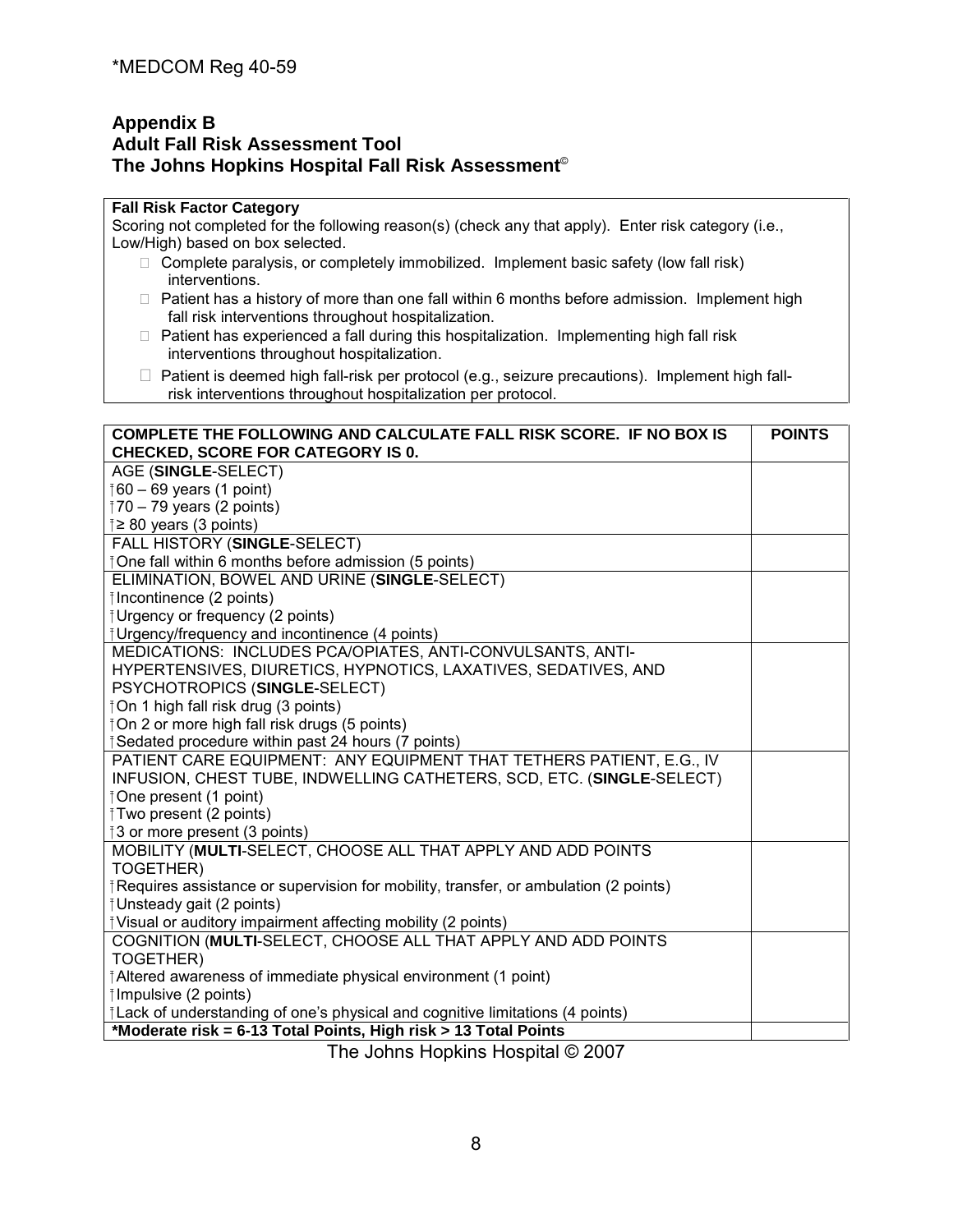## **Appendix C Pediatric Fall Risk Assessment Tool Miami Children's Hospital's Humpty Dumpty Scale**©

| <b>Parameter</b>         | <b>Criteria</b>                                 | <b>Score</b>            |
|--------------------------|-------------------------------------------------|-------------------------|
| Age                      | Less than 3 years old                           | 4                       |
|                          | 3 to less than 7 years old                      | 3                       |
|                          | 7 to less than 13 years old                     | $\overline{2}$          |
|                          | 13 years and above                              | 1                       |
| <b>Gender</b>            | Male                                            | $\overline{2}$          |
|                          | Female                                          | 1                       |
| <b>Diagnosis</b>         | <b>Neurological Diagnosis</b>                   | $\overline{\mathbf{4}}$ |
|                          | Alterations in Oxygenation (Respiratory         | 3                       |
|                          | Diagnosis, Dehydration, Anemia, Anorexia,       |                         |
|                          | Syncope/Dizziness, etc.)                        |                         |
|                          | <b>Psych/Behavioral Disorders</b>               | $\overline{2}$          |
|                          | <b>Other Diagnosis</b>                          | 1                       |
| <b>Cognitive</b>         | Not Aware of Limitations                        | $\overline{3}$          |
| <b>Impairments</b>       | <b>Forgets Limitations</b>                      | $\overline{2}$          |
|                          | Oriented to Own Ability                         | 1                       |
| <b>Environmental</b>     | History of Falls or                             | 4                       |
| <b>Factors</b>           | Infant-Toddler Placed in Bed                    |                         |
|                          | Patient uses assistive devices or               | 3                       |
|                          | Infant-Toddler in Crib or                       |                         |
|                          | Furniture/Lighting                              |                         |
|                          | <b>Patient Placed In Bed</b>                    | 2                       |
|                          | <b>Outpatient Area</b>                          | 1                       |
| <b>Response to</b>       | Within 24 hours                                 | $\overline{3}$          |
| <b>Surgery/Sedation/</b> | Within 48 hours                                 | $\overline{2}$          |
| Anesthesia               | More than 48 hours/None                         | $\overline{1}$          |
| <b>Medication</b>        | Multiple usage of:                              | 3                       |
| <b>Usage</b>             | Sedatives (excluding ICU patients sedated and   |                         |
|                          | paralyzed)                                      |                         |
|                          | Hypnotics, Barbiturates, Phenothiazines,        |                         |
|                          | Antidepressants, Laxatives/Diuretics, Narcotics |                         |
|                          | One of the meds listed above                    | 2                       |
|                          | <b>Other Medications/None</b>                   | 1                       |
|                          | At risk for falls if score is 12 or above TOTAL |                         |

**Minimum Score = 7 Maximum Score = 23**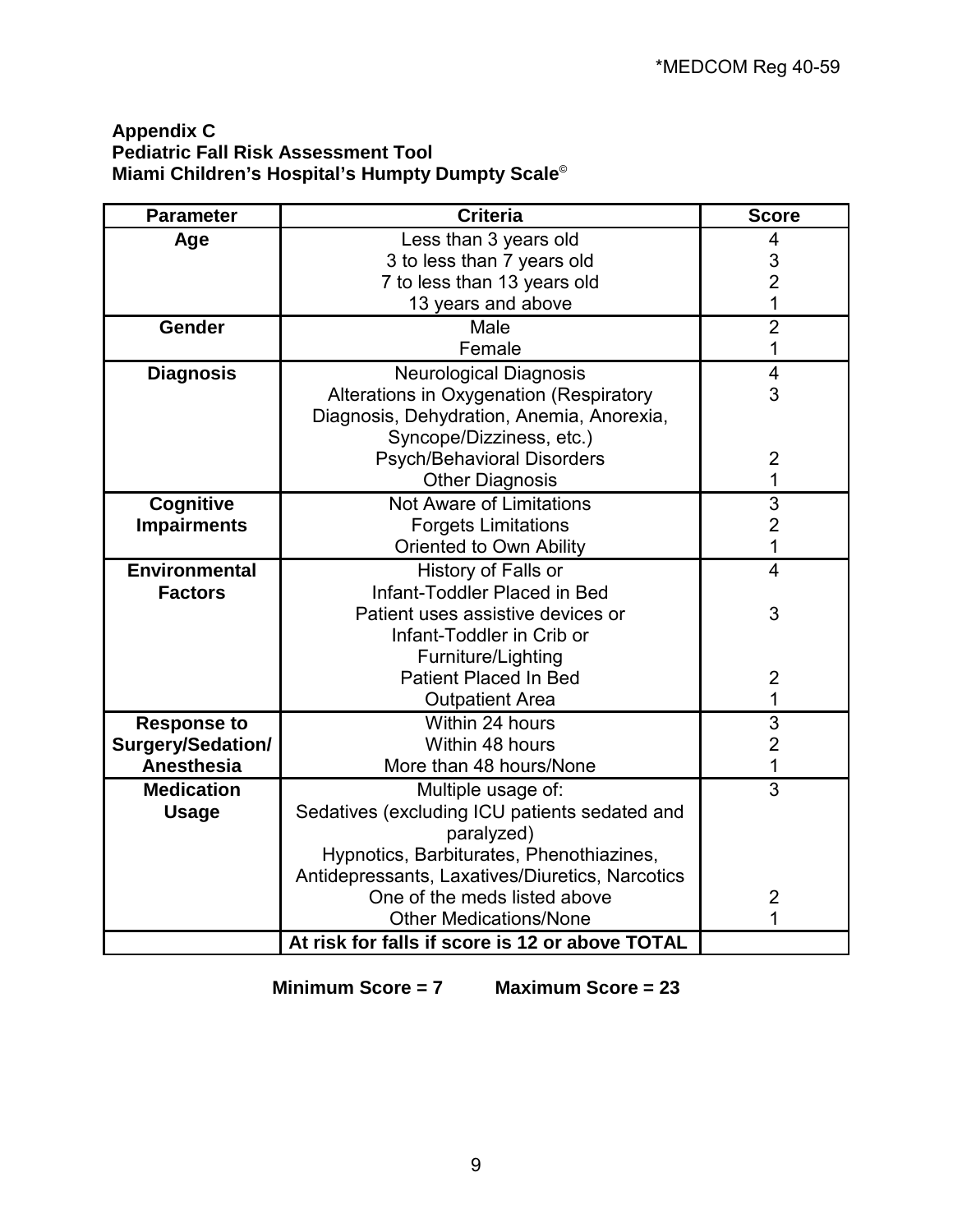**Appendix D** 

#### **Fall Prevention Clinical Practice Guideline**

(For adult and pediatric inpatients of MTFs)

**D-1. Purpose.** This clinical practice guideline addresses the clinical question regarding what evidence exists to support interventions that can be incorporated into guidelines for patients at risk for falls and/or who fall.

#### **D-2. References**

*a.* The references listed in this paragraph apply to this clinical practice guideline.

*b.* References listed in this paragraph are cross-walked with the discussion in paragraph B-5, below. Paragraph B-5 relates the discussion there to the appropriate reference number from this paragraph; the numbers below are bracketed in paragraph B-5.

 (1) MEDCOM, MEDCOM Workgroup for Standardization of Inpatient Falls Risk Assessment and Documentation. 2009: San Antonio, TX.

(2) Lyons, S. S., University of Iowa., & National Institute of Nursing Research (U.S.). (2004). *Fall prevention for older adults*. Iowa City, Iowa: University of Iowa Gerontological Nursing Interventions Research Center, Research Translation and Dissemination Core.

(3) EBPWG, Loan, L., McCarthy, M., et al., Evidence-Based Practice Work Group (EBPWG). 2010: Madigan Healthcare System.

(4) Agency for Healthcare Research and Quality. (January 2013).

(5) DA, The Patient Safety Program. MEDCOM Reg 40-41. 8 May 2013: San Antonio, TX.

(6) Sherman, R., & Pross, E. (2010). Growing future nurse leaders to build and sustain healthy work environments at the unit level. *OJIN: The Online Journal of Issues in Nursing*, *15*(1). DOI: 10.3912/OJIN.Vol15No01Man01.

(7) MEDCOM, Supervisory Nurse YJ-0610-02. Position description. 1997, Madigan Healthcare System.

(8) MEDCOM, Supervisory Practical Nurse GS-0620-07. Position description. 2003, Madigan Healthcare System.

(9) DA, Safety. Hospital/Medical Facility Safety Management. 2007, Department of Army Pamphlet 385-80, Chapter 2, Mishap Accident Reporting: Washington D.C.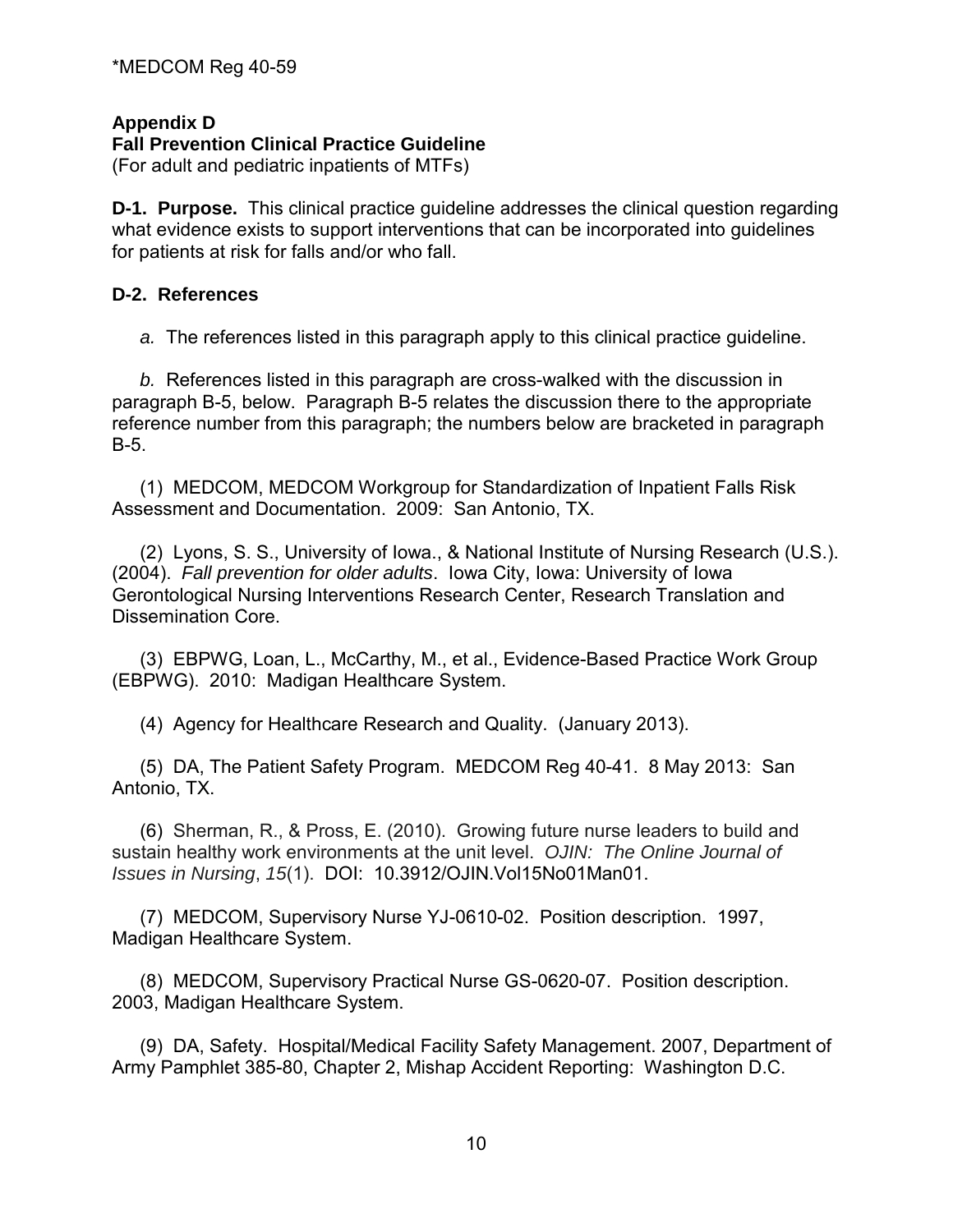(10) Poe, S.S., Cvach, M.M., Gartrelu, D.G., et al. (2005). An evidence-based approach to fall risk assessment, prevention, and management: lessons learned*. J Nurs Care Qual*, 20(2): p. 107-16, quiz 117-8.

 (11) VHA, Veterans Health Administration National Center for Patient Safety Falls Toolkit (VHA, NCPST). (2004). Veterans Health Administration.

(12) Poe, S.S., Cvach, M.M., Gartreul, D.G. et al., An evidence-based approach to risk assessment, prevention, and management: lessons learned. J *Nurs Care Qual*, 2005, 20(2): p. 107-16; Quiz 117-8.

(13) Wood, M., Hill-Rodriquez, D., Messmer, P., et al. (2006, July). Implementing a Humpty Dumpty Falls Scale for Pediatric Patients. In *17th International Nursing Research Congress Focusing on Evidence-Based Practice*. Montreal Quebec, Canada.

(14) Oliver, D., Hopper, A., & Seed, P. (2000). Do hospital fall prevention programs work? A systematic review*. J Am Geriatr Soc*, 48(12): p. 1679-89.

(15) Lancaster, A.D., Ayers, A., Belbot, B., et al. (2007). Preventing falls and eliminating injury at Ascension Health*. Jt Comm J Qual Patient Saf*, 33(7): p. 367-75.

(16) Boushon, B., Nielsen, G., Quigley, P., Rutherford, P., Taylor, J., Shannon, D., & Rita, S. How-to Guide: Reducing Patient Injuries from Falls. Cambridge, MA: Institute for Healthcare Improvement; 2012. Available at [www.IHI.org.](http://www.ihi.org/)

(17) Bemis-Dougherty, A. & Delaune, M. (2008). Reducing falls in inpatient settings*. PT: Magazine of Physical Therapy*, 16.

(18) Meade, C., Bursell, A., & Ketelsen, L. (2006). Effects of nursing rounds on patients' call light use, satisfaction, and safety*. AJN*, 106(9): p. 58-70.

(19) Coussement, J., De Paepe, L., Schwendimann, R., et al. (2008). Interventions for preventing falls in acute- and chronic-care hospitals: a systematic review and metaanalysis*. J Am Geriatr Soc*, 56(1): p. 29-36.

(20) CHCA, Child Health Corporation of America Nursing Falls Study Task Force: Pediatric falls: State of the science*. (2009). Pediatr Nurs*, 35(4): p. 227-31.

(21) Cooper, C., & Nolt, J., (2007). Development of an evidence-based pediatric fall prevention program*. Journal of Nursing Care Quality*, 22(2): p. 107-112.

(22) Levene, S., & Bonfield, G. (1991). Accidents on hospital wards*. Archives of Disease in Childhood*, 66(9): p. 1047-9.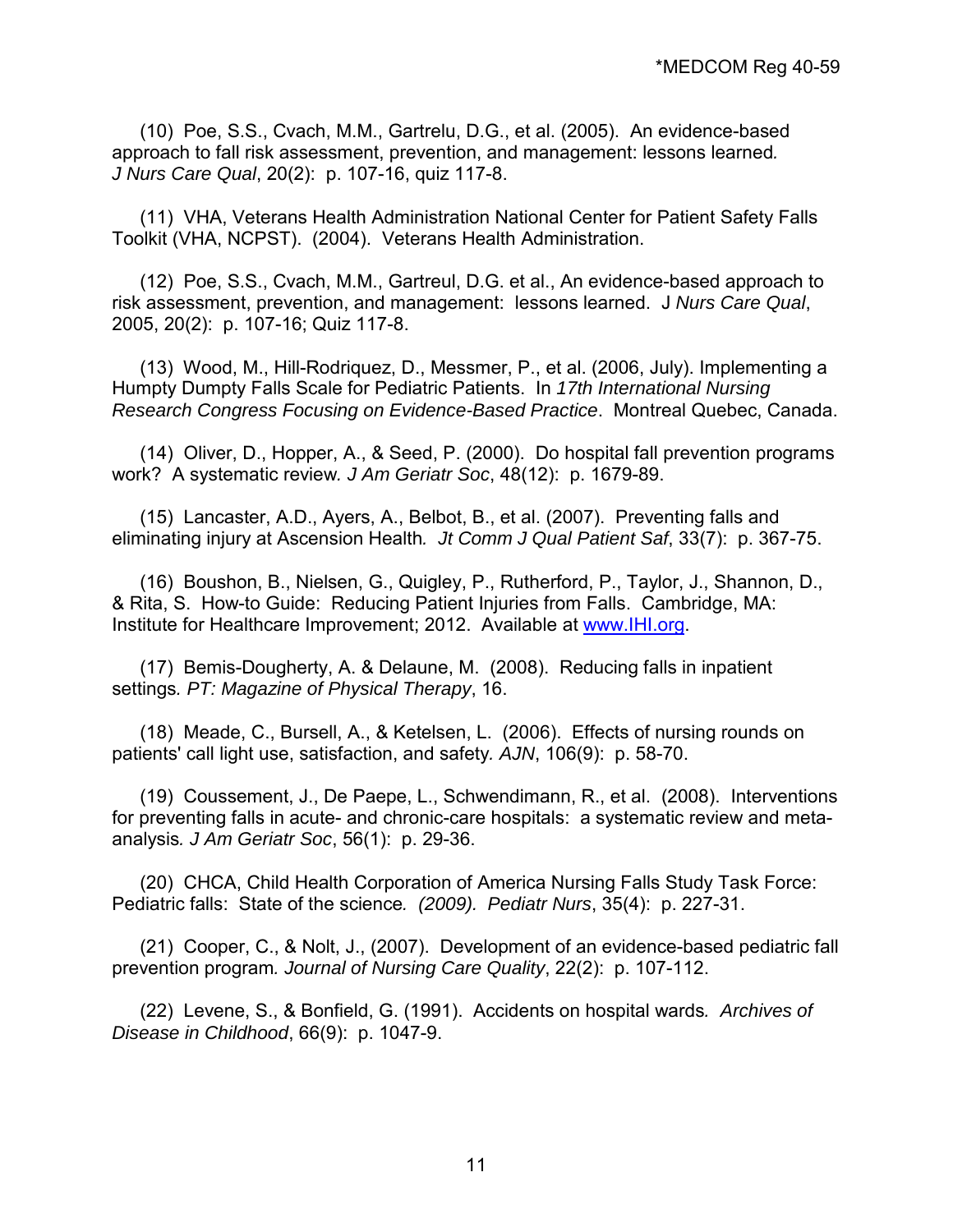(23)Quigley, P.A., Hahm, B., Collazo, S., et al. (2009). Reducing serious injury from falls in two veterans' hospital medical-surgical units*. J Nurs Care Qual*, 24(1): p. 33-41.

## **D-3. Definitions**

*a.* Fall. A sudden, unintended uncontrolled downward displacement of a patient's body to the ground or other object. This includes situations where a patient falls while being assisted by another person, but excludes falls resulting from a purposeful action or violent blow. (National Quality Forum Patient Safety Terms and Definitions. [www.qualityforum.org/Topics/Safety\\_Definitions.aspx.](http://www.qualityforum.org/Topics/Safety_Definitions.aspx))

*b.* Developmental pediatric fall. Non-injurious fall that is common to infant and toddlers as they are learning to walk, pivot and run. *Note:* As exception to policy, the newborn intensive care unit and newborn nursery patient population do not constitute a "fall risk," but instead are considered a "drop risk," managed through new parent education.

*c.* Accidental fall. Fall that results from a person slipping, tripping, or having some other mishap. This type of fall is often caused by environmental factors such as water or urine on the floor.

*d.* Anticipated physiological fall. Fall that occurs to patients identified at risk for falls. Factors including complicated patients such as those with multiple diagnoses, history of a previous fall, weak or impaired gait, intravenous/saline lock, and an ambulation aid may designate a patient at a higher risk for falling.

*e.* Unanticipated physiological fall. Fall that cannot be predicted. Examples of this type of fall include seizures, drug reaction or side effect, fainting, or pathologic fracture.

*f.* Patient-centered bedside rounding. Deliberate, planned bedside interaction between a nursing staff member and a patient at prescribed intervals using a standardized checklist to individualize patient-centered interventions.

*g.* Degree of harm. Defined by the Agency for Healthcare Research and Quality Harm Scale (assigned by patient safety manager).

(1) No harm. Event reached patient, but no harm was evident.

(2)Emotional distress or inconvenience—

*(a)*Mild and transient anxiety or pain or physical discomfort, but without the need for additional treatment other than monitoring (such as by observation; physical examination; laboratory testing, including phlebotomy; and/or imaging studies).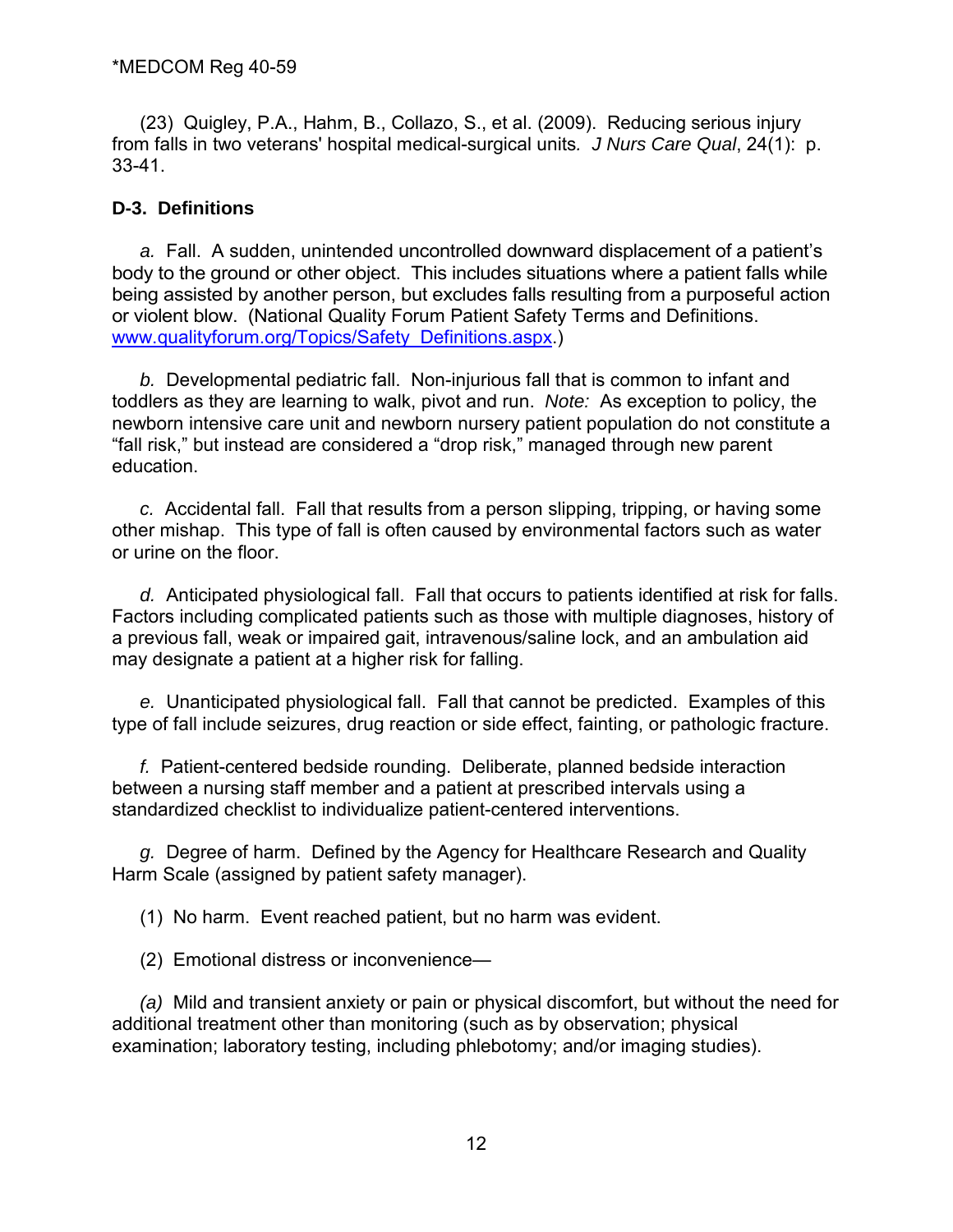*(b)* Distress/inconvenience since discovery and/or expected in the future as a direct result of event.

(3) Additional treatment—

*(a)* Injury limited to additional intervention during admission or encounter and/or increased length of stay, but no other injury.

*(b)* Treatment since discovery and/or expected treatment in future as a direct result of event.

(4) Temporary harm. Bodily or psychological injury, but likely not permanent. Prognosis at the time of assessment.

(5) Permanent harm. Lifelong bodily or psychological injury or increased susceptibility to disease. Prognosis at the time of assessment.

(6) Severe permanent harm. Severe lifelong bodily or psychological injury or disfigurement that interferes significantly with the functional ability or quality of life. Prognosis at the time of assessment.

(7) Death. Death at the time of the assessment.

*h.* Strength of evidence rating system for the hierarchy of evidence—

(1)Level I. Evidence from a systematic review or meta-analysis of all relevant randomized controlled trials (RCTs) or evidence-based clinical practice guidelines based on systematic reviews of RCTs.

(2) Level II. Evidence obtained from at least one well-designed RCT.

(3) Level III. Evidence obtained from well-designed controlled trials without randomization.

(4) Level IV. Evidence from well-designed case-control and cohort studies.

(5) Level V. Evidence from systematic reviews of descriptive and qualitative studies.

(6) Level VI. Evidence from a single descriptive or qualitative study.

(7) Level VII. Evidence from the opinion of authorities or reports of expert committees.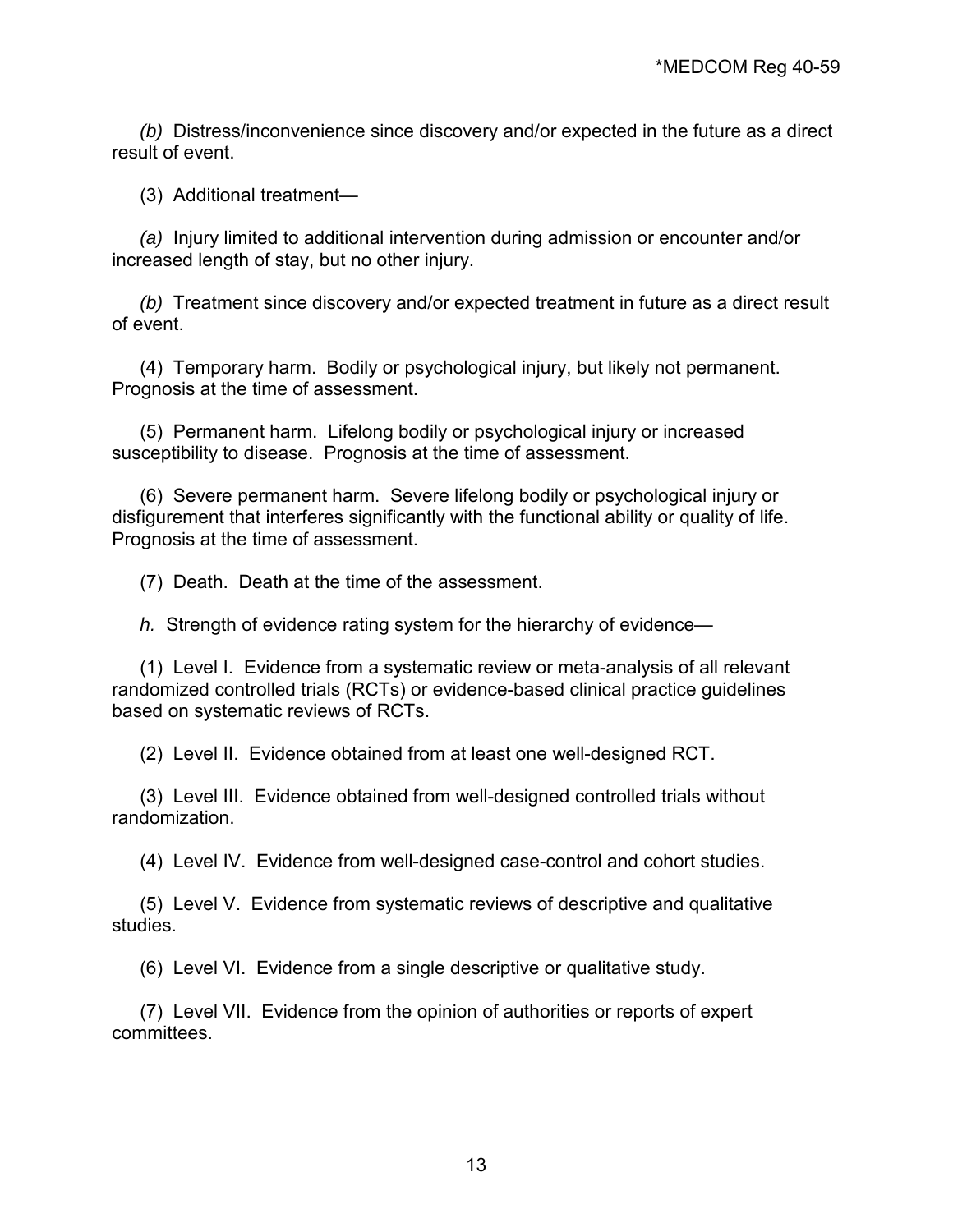*i.* Quality of evidence rating—

|   | Grade Nomenclature | <b>Definition For Research Evidence</b>                                                                                                                                                                                                                              | <b>For Non-Research</b><br><b>Evidence</b>       |
|---|--------------------|----------------------------------------------------------------------------------------------------------------------------------------------------------------------------------------------------------------------------------------------------------------------|--------------------------------------------------|
| A | High               | Consistent results, sufficient sample<br>size, adequate control, and definitive<br>conclusions; consistent recommendations<br>based on extensive literature review that<br>includes thoughtful reference to scientific<br>evidence.                                  | Expertise is clearly<br>evident                  |
| B | Good               | Reasonably consistent results, sufficient<br>sample size, some control, and fairly<br>definitive conclusions; reasonably<br>consistent recommendations based on<br>fairly comprehensive literature review<br>that includes some reference to scientific<br>evidence. | <b>Expertise appears</b><br>to be<br>credible    |
| C | Low/Major<br>Flaw  | Little evidence with inconsistent results,<br>insufficient sample size, conclusions cannot<br>be drawn.                                                                                                                                                              | Expertise is not<br>discernable or<br>is dubious |

**D-4. Applicability.** This clinical practice guideline applies to all U.S. Army Medical Command healthcare professionals and paraprofessionals that provide adult and/or pediatric inpatient care.

## **D-5. Fall prevention procedures**

*a.* Inpatients – adults—

(1) Fall risk assessment. Utilizing the Johns Hopkins Hospital Fall Assessment Tool, a licensed nursing staff member will assess all patients regarding their risk of falling [(10)] Level VI, A; [(12)] Level V, B.

(2) Fall risk assessment frequency and required documentation—

*(a)* Within 24 hours of admission and every shift [(11)] Level VI, A.

*(b)* When there is a change in the patient's status (for example, surgery, an invasive procedure, actual fall, changes in mental status, significant change in therapeutic regimens or medications, and so forth) [(11)] Level VI, A.

*(c)* Upon transfer to another unit [(11)] Level VI, A.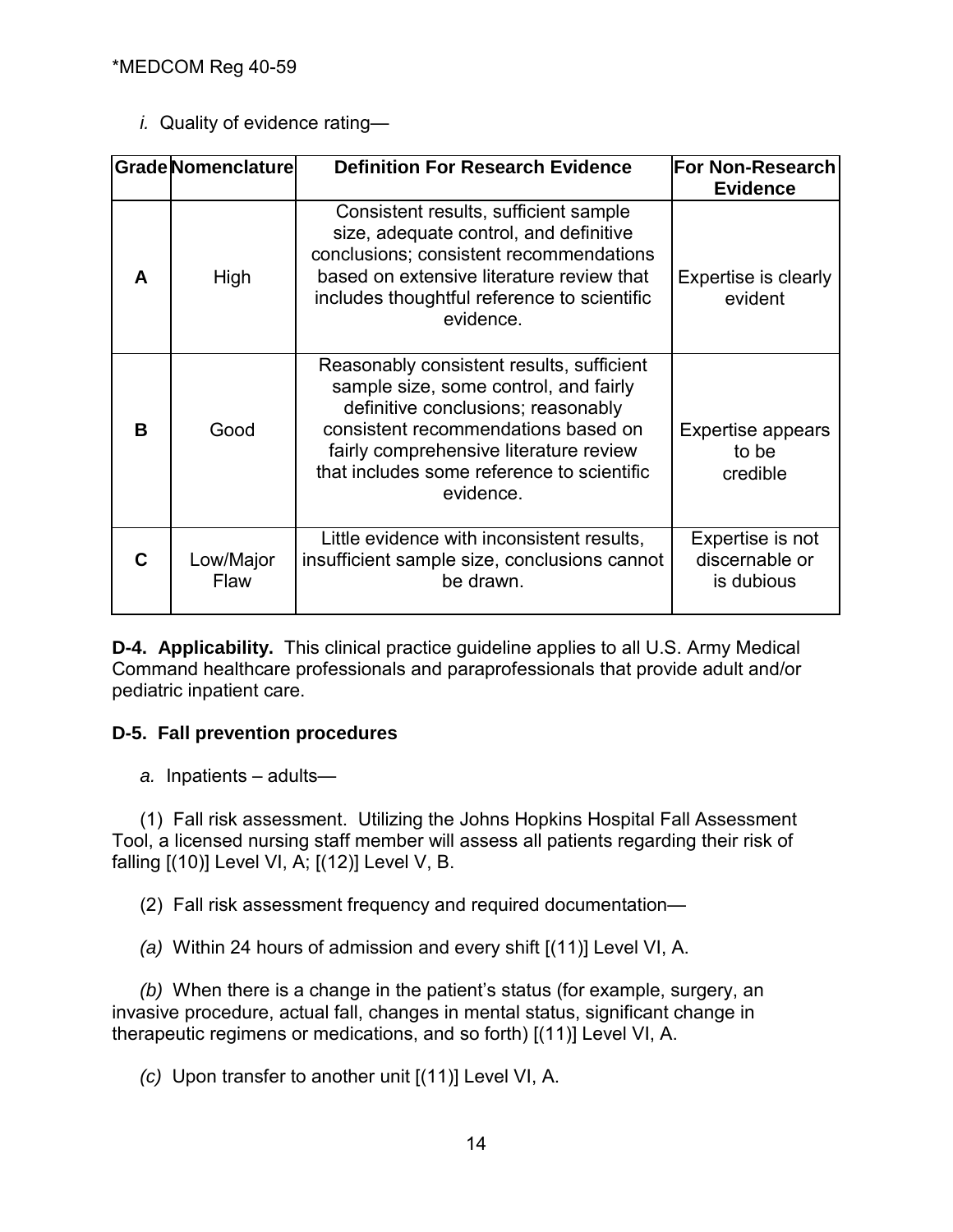*(d)* Pro re nata (PRN) (for example, with change in caregiver) [(3)] Level VII, A.

(3) Standard fall prevention interventions will be provided to all adult patients by clinical staff regardless of risk assessment score. These include—

*(a)* Maintain a safe unit environment including: [(12)] Level V, B; [(11)] Level VI, A;  $[(7)]$ ;  $[(8)]$ .

1. Removing excess equipment/supplies from rooms and hallways.

2. Coiling and securing excess electrical and telephone wires.

3. Cleaning spills in patient room or in hallway immediately.

4. Placing signage to indicate wet floor danger.

5. Restrict window openings.

*(b)* Provide basic safety interventions including: [(12)] Level V, B—

1. Orient patients to their room and bathroom. Show them how to use the call bell/light/system and ensure the call bell/light/system is within easy reach [(12)] Level V, B; [(11)] Level VI, A.

2. Educate the patient and his/her family and visitors regarding fall risk and prevention activities [(13)] Level IV, B; [(14)] Level I, A; [(11)] Level VI, A.

3. Encourage patients/families to call for assistance when needed [(12)] Level V, B; [(11)] Level VI, A.

4. Place beds in the lowest position with the wheels locked [(12)] Level V, B;  $[(11)]$  Level VI, A.

5. Lock all wheels on wheelchairs and cardiac/geriatric chairs when in a stationary position [(12)] Level V, B: [(11)] Level VI, A.

6. Place side rails in an upright position as needed. Evidence indicates use of all four bed rails has been linked to patient injury. (Placing all bed rails in the up position may be considered a restraint depending on your hospital restraint policy) [(12)] Level V, B; [(11)] Level VI, A.

7. Ensure patients wear snug fitting, non-skid footwear while ambulating [(12)] Level V, B; [(11)] Level VI, A.

8. Ensure hallways and floors remain dry and clear of any obstacles, especially items that slide or roll [(11)] Level VI, A.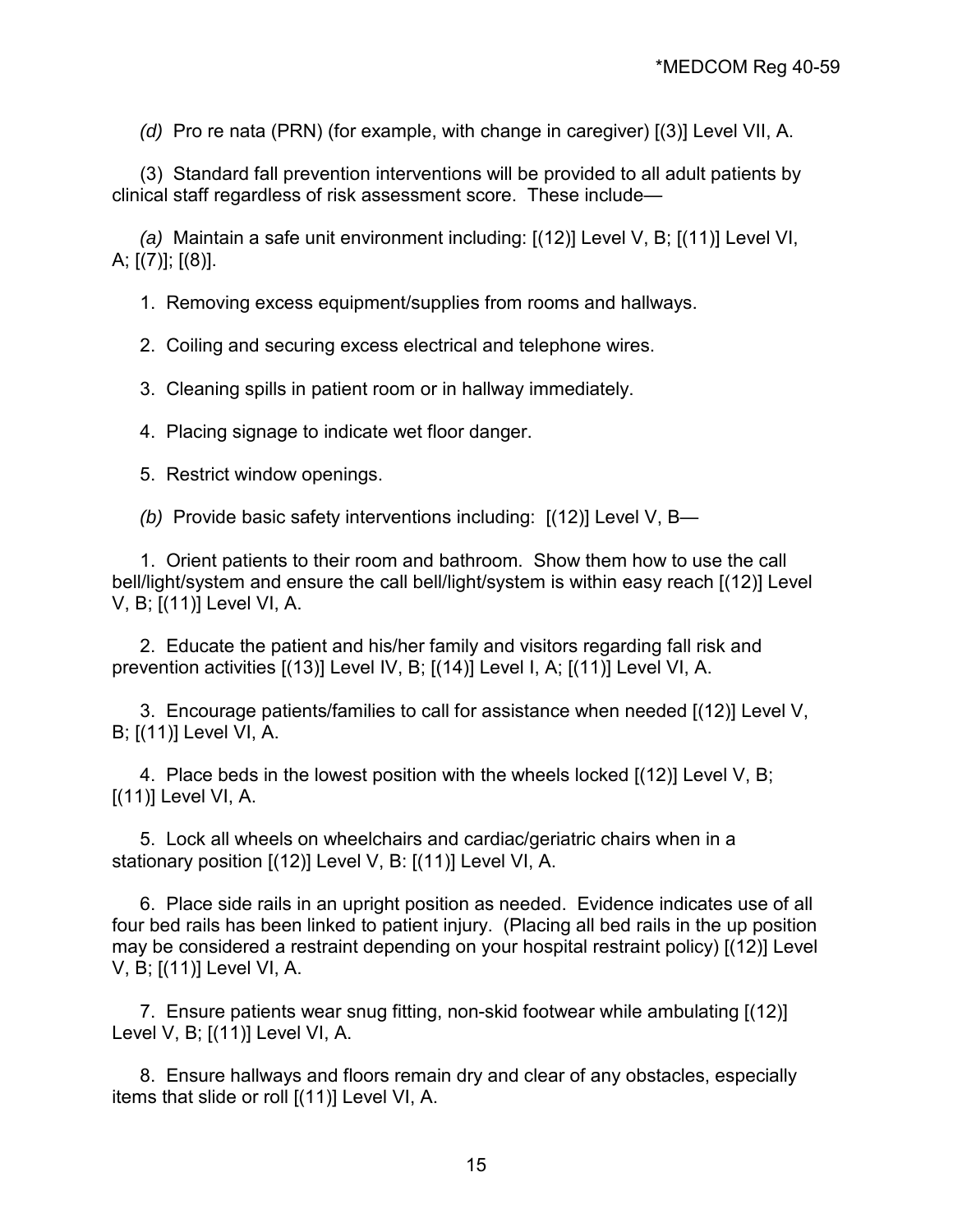9. Clearly identify any hazardous areas or obstacles upon which the patient might trip (for example, trashcans, laundry containers, computer terminal stands and cords, patient's personal items, and so forth) [(11)] Level VI, A.

10. Ensure bedside tables with personal items and any ambulatory devices (walkers, canes, and so forth) are within easy reach of the patient at all times [(12)] Level V, B; [(11)] Level VI, A.

11. If a patient becomes disoriented, attempt reorientation.

12. Ensure patient's eyeglasses are clean and within reach.

13. Ensure proper lighting is available, especially at night [(12)] Level V, B; [(11)] Level VI, A.

14. When transporting a patient in a wheelchair or on a litter, ensure the safety strap is in place and/or side rails are up.

(4) In addition to the standard fall prevention interventions, patients determined to be at moderate risk for falling, with a score of 6-13 on the Johns Hopkins Hospital Fall Assessment Tool, will have moderate risk fall prevention interventions initiated which include—

*(a)* Identify patients at risk for falling with visual cues [(15)] Level V, A; [(16)] Level V, B; [(12)] Level V, B; [(11)] Level VI, A.

1. Post an at-risk indicator, Falling Star Sign, in a visible area within the patient's room and on the census board to alert staff that fall prevention precautions are in effect [(15)] Level V, A; [(16)] Level V, B; [(12)] Level V, B; [(11)] Level VI, A.

2. Place the yellow Falls Risk ID Band on the patient's wrist and ensure non-skid socks are on the patient [(17)] Level VI, B; [(15)] Level V, A; [(11)] Level VI, A.

*(b)* During nursing shift reports, identify and discuss all patients deemed at risk for falling.

*(c)* Educate the patient and his/her family and visitors regarding falls risk and prevention activities [(11)] Level VI, A.

*(d)* Conduct patient-centered bedside rounds at least every 1-2 hours as determined by the patient's fall risk. Check patient for the 4 Ps: pain, positioning, pottying, and possessions and environmental hazards. Ensure the bedside commode or urinal is readily accessible and empty [(18)] Level III, B; [(11)] Level VI, A.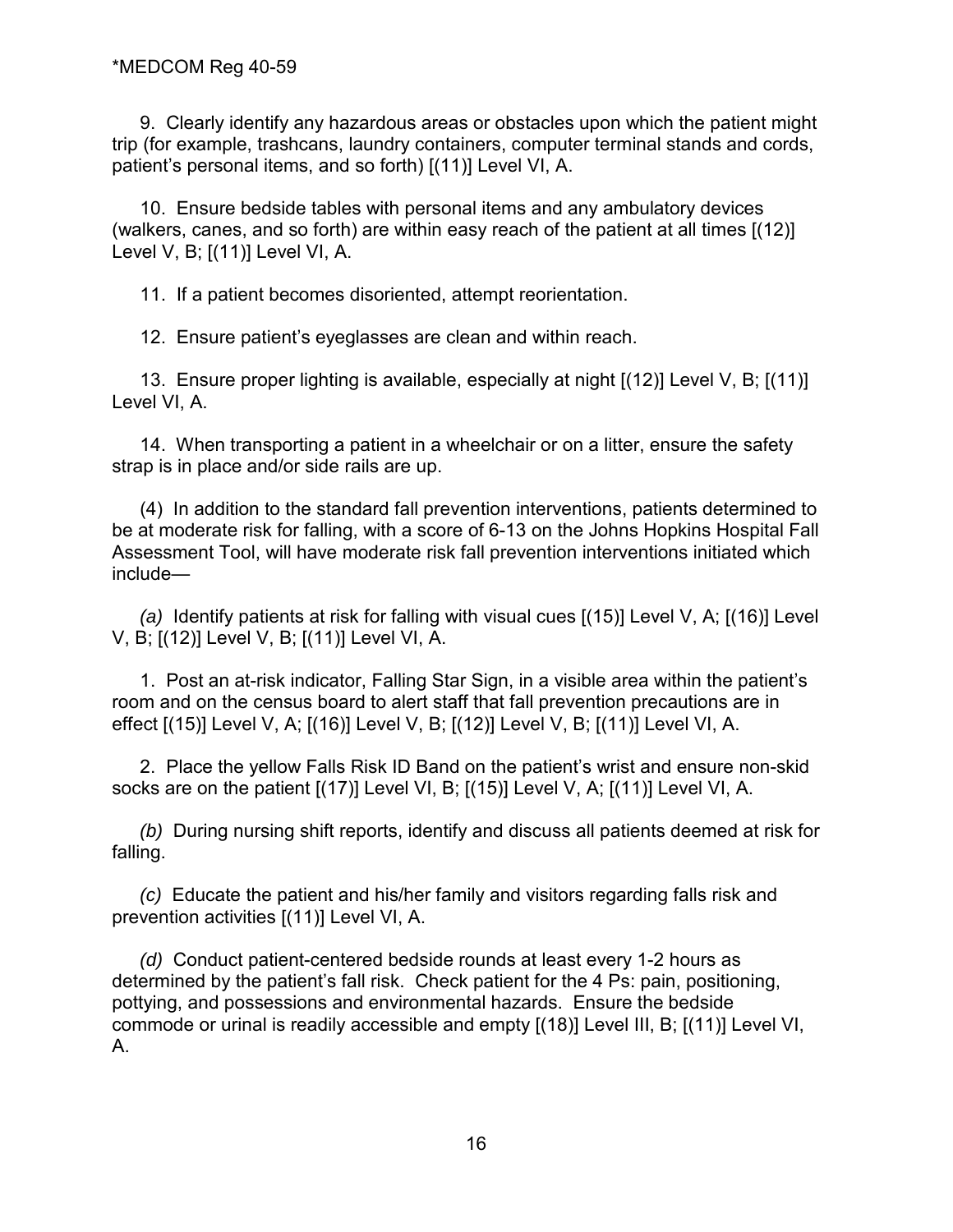*(e)* Supervise and/or assist bedside sitting, personal hygiene, and toileting as appropriate [(12)] Level V, B; [(11)] Level VI, A.

*(f)* Reorient confused patients as necessary.

*(g)* Establish an elimination schedule, when appropriate incorporate use of bedside commode [(19)] Level I, A; [(12)] Level V, B; [(11)] Level VI, A.

*(h)* Consider consult to physical/occupational therapy if patient has a history of a fall and/or mobility impairment ([10)] Level V, B; [(11)] Level VI, A.

*(i)* Consider using a bed exit or personal alarm for all patients scoring 1 or greater on cognition in the Johns Hopkins Hospital Fall Assessment Tool© [(11)] Level VI, A.

1. Ensure that the alarm works and is audible at the time it is initiated and each time a new nurse assumes care.

2. Respond rapidly to the alarm when it is activated.

*(j)* Communicate to privileged providers any factors influencing the patient's risk so that orders written by them support activities that will reduce fall risk or fall occurrence.

(5) In addition to the standard and moderate risk fall prevention interventions, patients determined to be at high risk for falling, with a score of greater than 13 on the Johns Hopkins Hospital Fall Assessment Tool©, will have high risk fall prevention interventions initiated which include—

*(a)* Remain with the patient while toileting [(12)] Level V, B.

*(b)* Conduct patient-centered bedside rounds every hour [(12)] Level V, B; [(18)] Level III, B.

*(c)* Move the patient to a room closer to the nursing station to facilitate frequent and closer observation [(12)] Level V, B; [(11)] Level VI, A.

*(d)* Transport off unit with assistance of staff or trained caregivers. Notify receiving area of high fall risk [(12)] Level V, B.

*(e)* Encourage family to stay with the patient or consider using a sitter [(12)] Level V, B; [(11)] Level VI, A.

*(f)* Provide diversion therapy such as TV, lacing cards, or volunteer reader [(15)] Level V, A.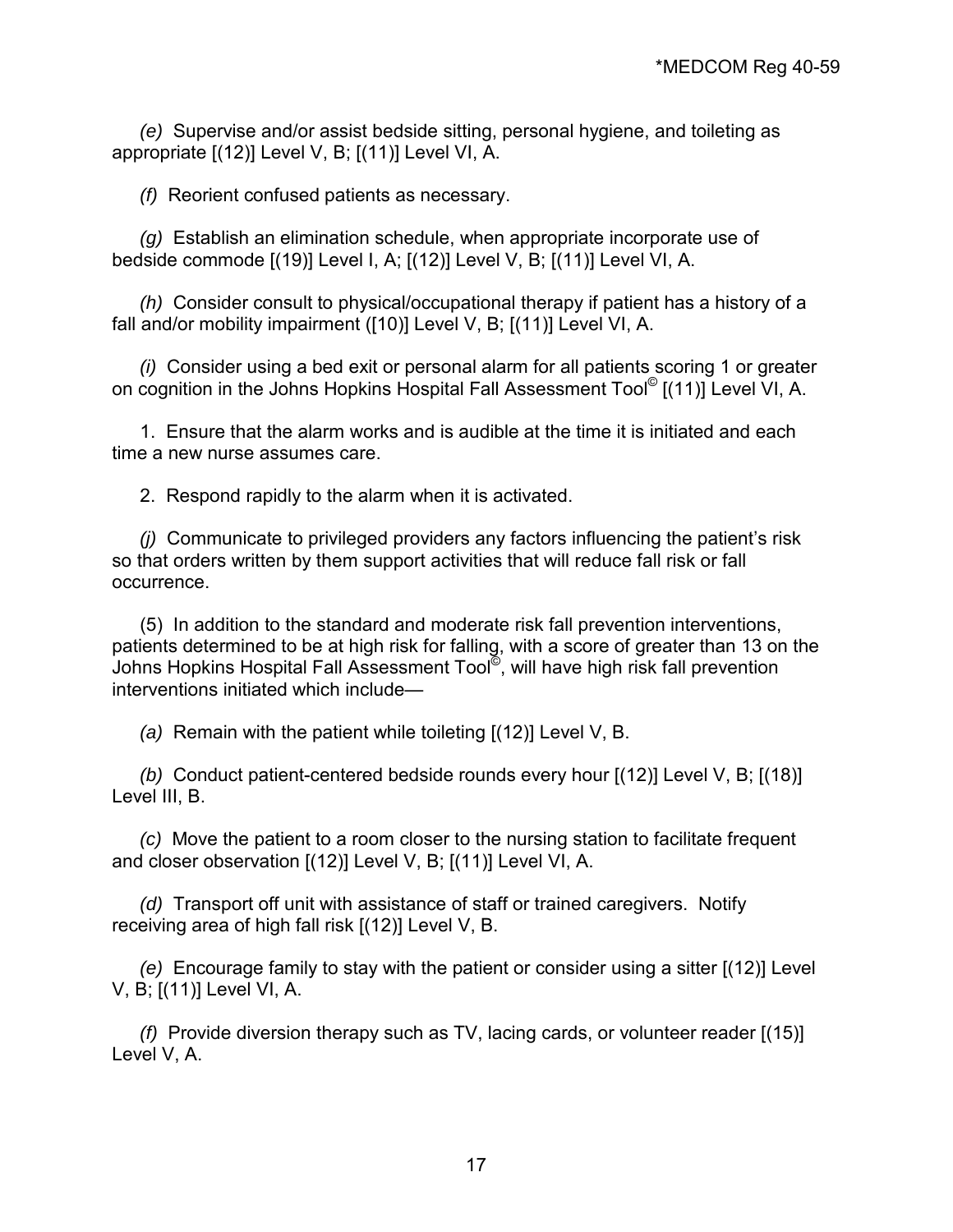*b.* Inpatients – pediatric—

(1)Fall risk assessment—

*(a)* Tool. Utilizing the Miami Children's Hospital's Humpty Dumpty Scale© a licensed nursing staff member will assess all pediatric patients regarding their risk of falling [(13)] Level IV, B; [(20)] Level VII, A.

*(b)* Developmental considerations. Normal developmental falls in infants, toddlers, and preschoolers are related to learning to stand, walk, run and pivot. The licensed nurse will consider the infant/child's development, family involvement and environment in regards to fall risk [(21)] Level V, A; [(20)] Level VII, A.

(2) Fall risk assessment frequency and required documentation—

*(a)* Within 24 hours of admission and every shift [(11)] Level VI, A.

*(b)* When there is a change in the patient's status (for example, surgery, an invasive procedure, actual fall, changes in mental status, significant change in therapeutic regimens or medications, and so forth) [(11)] Level VI, A.

*(c)* Upon transfer to another unit [(11)] Level VI, A.

*(d)* PRN (for example, change in caregiver) [(3)] Level VII, A.

(3) Standard fall prevention interventions will be provided to all pediatric patients by clinical staff regardless of risk assessment score [(21)] Level V, A. These include—

*(a)* Keep hand contact with infants, young children, developmentally delayed or cognitively impaired children on treatment tables or scales to prevent a fall [(20)] Level VII, A.

*(b)* Children under four years will occupy cribs, bassinets, warmers, or incubators. If all sides of these devices are not in the upright locked position, keep hand contact at all times. Do not augment height of support surface unless other fall prevention interventions are implemented [(21)] Level V, A; [(22)] Level IV, B.

*(c)* A child under four may occupy a youth/standard bed if a parent is in attendance at all times [(21)] Level V, A; [(22)] Level IV, B.

*(d)* Use an enclosed crib (for example, bubbletop) if the child is at risk for climbing over the rails [(21)] Level V, A; [(22)] Level IV, B.

*(e)* Use non-skid footwear for ambulating patients, use appropriate size clothing to prevent risk of tripping [(21)] Level V, A; [(20)] Level VII, A.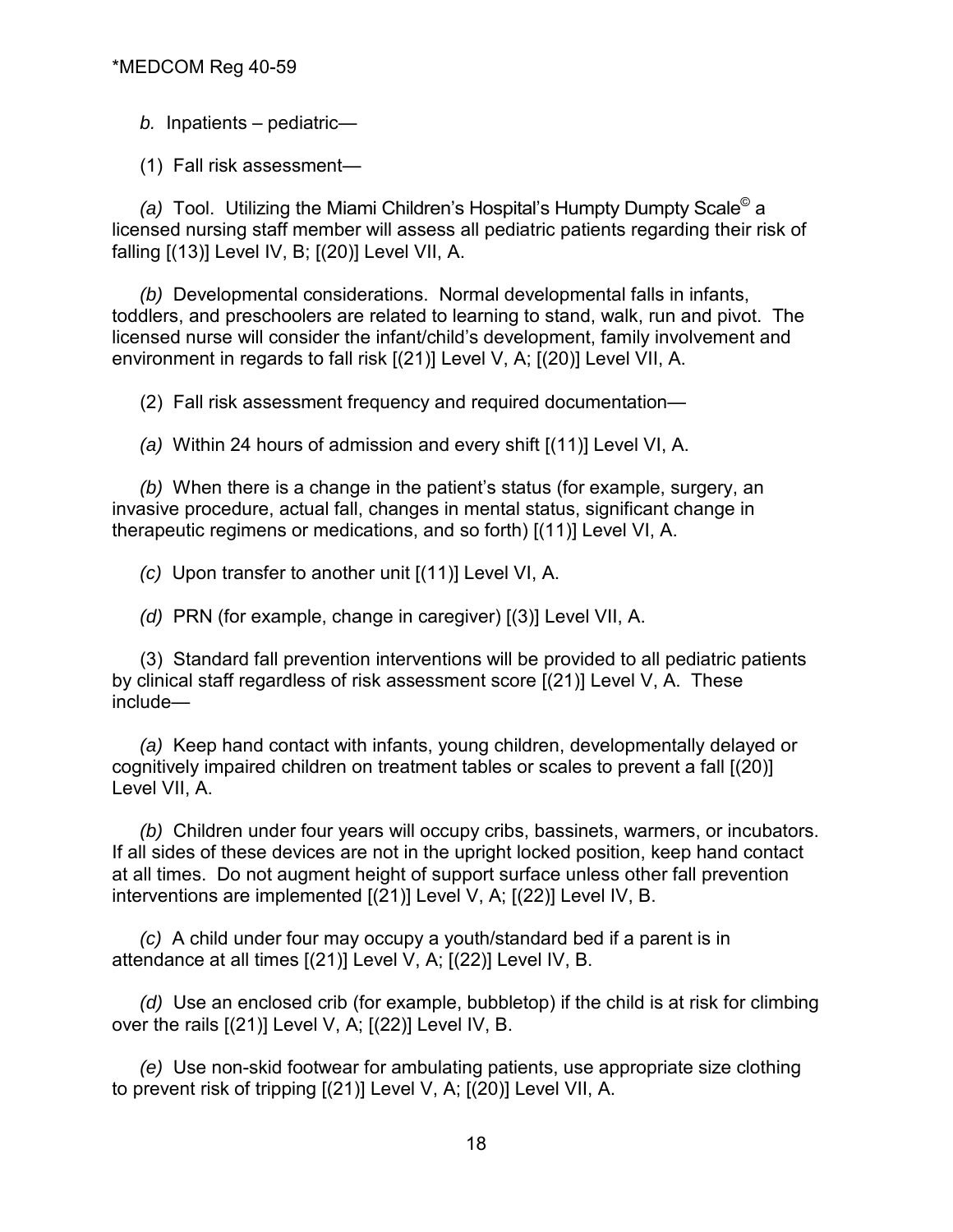*(f)* Keep the environment clear of unused equipment; keep furniture in place and clear of hazards [(9)].

*(g)* Ensure adequate lighting, leave nightlight on [(12)] Level V, B.

*(h)* Educate patient and/or parents regarding fall risk and prevention activities [(20)] Level VII, A; [(22)] Level IV, B.

*(i)* Consistently enforce safety rules and activity limitations [(20)] Level VII, A.

*(j)* Maintain direct surveillance of children in bathtub/shower [(20)] Level VII, A;  $[(22)]$  Level IV, B.

*(k)* For children less than four years of age, keep crib sides in the upright and locked position, unless constant hand contact is maintained [(20)] Level VII, A.

*(l)* Lock bed and crib wheels [(20)] Level VII, A.

*(m)* Always keep bed in lowest position [(20)] Level VII, A; [(22)] Level IV, B.

*(n)* Keep call light/bell within patient reach [(20)] Level VII, A.

*(o)* Maintain hand contact while caring for a child in a crib with side rails down  $[(21)]$  Level V, A.

*(p)* Transport infants and children appropriately. Position with proper support when transported by crib. Fasten safety belt when transporting on a gurney, stroller or wheelchair. The patient's nurse will determine appropriate mode of transportation  $[(21)]$  Level V, A.

*(q)* Fasten safety belts on high chairs, strollers and swings [(20)] Level VII, A.

 (4) In addition to the standard fall prevention interventions, pediatric patients determined to be at risk for falling, with a score of 12 or greater on the Miami Children's Hospital's Humpty Dumpty Scale©, will have at risk fall prevention interventions initiated by the licensed nurse which include—

*(a)* Identify patients at risk for falling with visual cues [(15)] Level V, A; [(16)] Level V, B; [(12)] Level V, B.

1. Post an at-risk indicator, Falling Star Sign, in a visible area within the patient's room and on the census board to alert staff that fall prevention precautions are in effect [(15)] Level V, A; [(16)] Level V, B; [(12)] Level V, B.

2. Place the yellow Falls Risk ID Band on the patient's wrist and non-skid socks on the patient [(15)] Level V, A; [(17)] Level VI, B.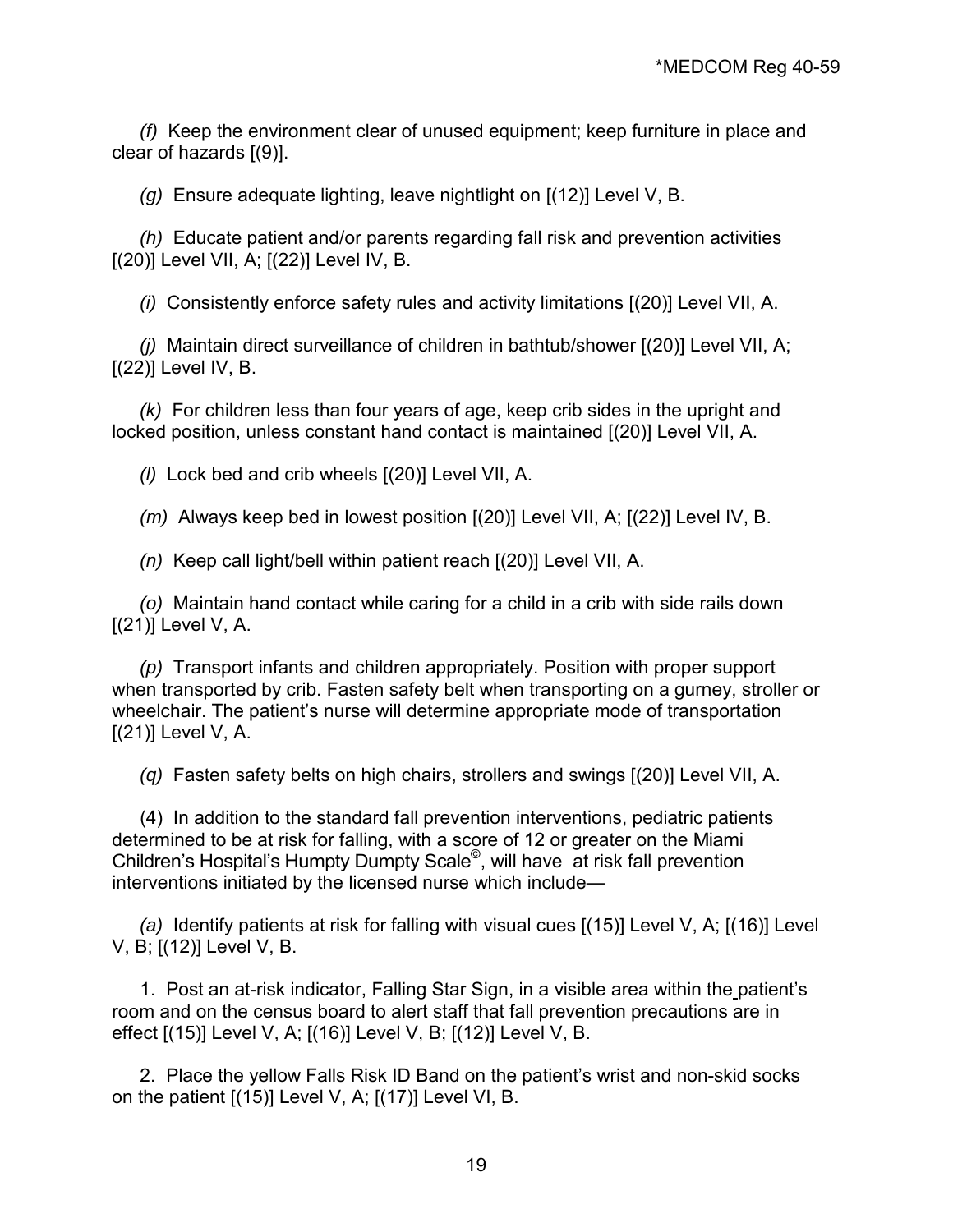*(b)* During nursing shift reports, identify and discuss all patients deemed at risk for falling [(16)] Level VII, A.

*(c)* Conduct patient-centered bedside rounds every hour [(12)] Level V, B; [(18)] Level III, B.

*(d)* Accompany patient with ambulation.

*(e)* Move the patient to a room closer to the nursing station to facilitate frequent and closer observation. Keep room door open at all times unless patient is directly attended [(12)] Level V, B.

*(f)* Encourage parent to stay with the patient or consider using a sitter [(12)] Level V, B.

*(g)* Provide diversion therapy such as an age-appropriate toy, TV, or volunteer reader [(15)] Level VII, A.

*(h)* As appropriate, establish an elimination schedule and remain with the patient while toileting [(12)] Level V, B; [(19)] Level I, A.

**D-6. Care of the inpatient fall.** Nursing will—

*a.* Immediately assess the patient for injury and stabilize as necessary [(3), (5)].

*b.* Notify the patient's attending/covering physician, if available, or the medical officer of the day immediately after the patient is assessed/stabilized [(3), (5)].

*c.* Initiate orders as written [(3), (5)].

*d.* Initiate the fall prevention protocol if not already in place [(21)] Level V, A.

*e.* Document the fall, circumstances, description of any injury, fall-related interventions, and outcomes in a clinical note. (Do not document in the medical record that a patient safety report was initiated) [(21)] Level V, A.

*f.* Conduct debrief with the nursing team [(23)] Level VI, B.

*g.* Discuss the fall and review safety precautions with the patient and family [(15)] Level VII, A.

*h.* Inform the staff of the increased fall risk for the patient and communicate the incident at the nursing shift report [(21)] Level V, A; [(20)] Level VII, A.

*i.* Submit a patient safety report using the on-line Patient Safety Reporting System [5, 21] Level V, A.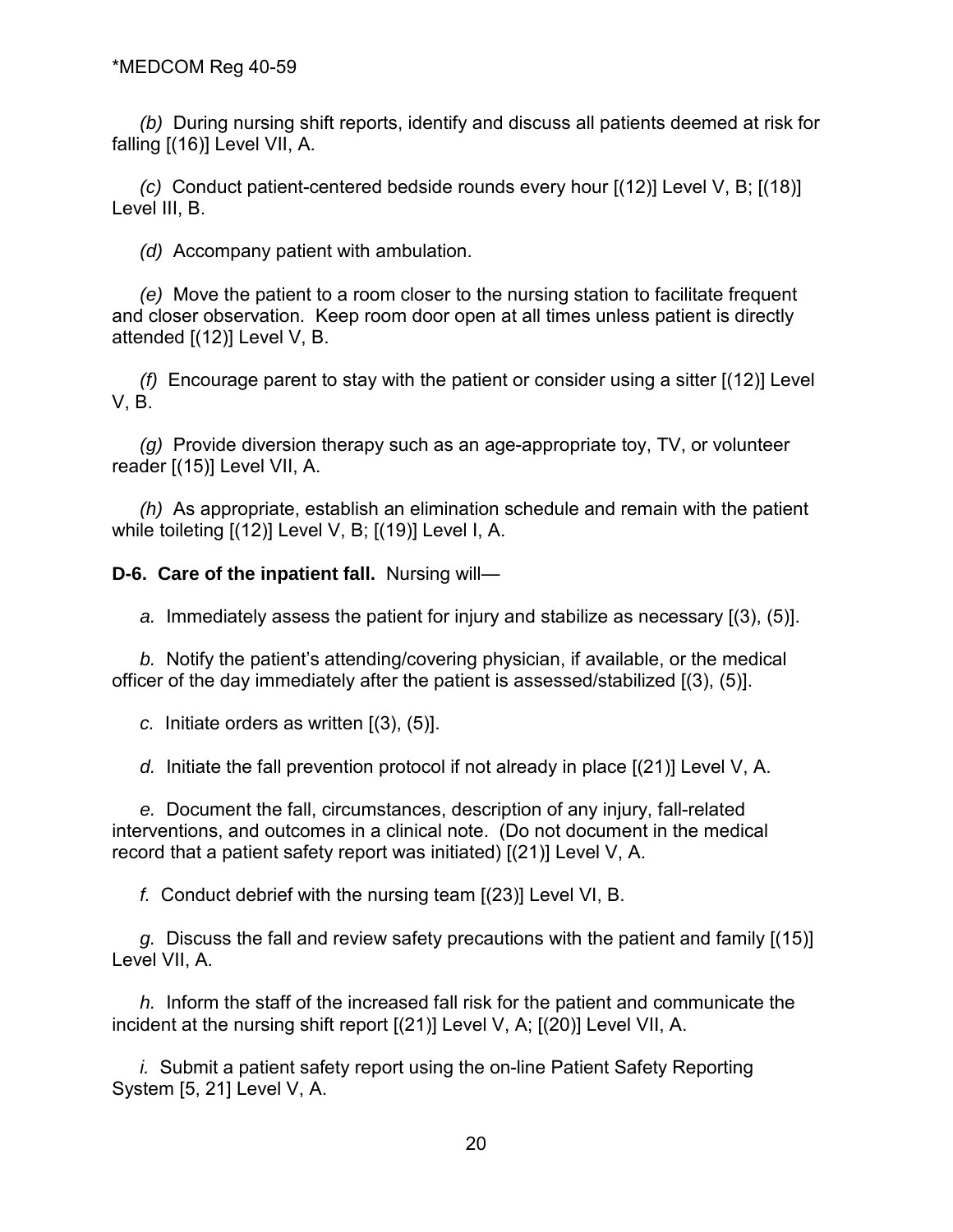*j.* Annotate information on the 24-hour Nurses Report, if applicable [(5), (21)] Level V, A.

*k.* Assess staffing requirements and contact the supervisor if additional staff is required [(3)] Level VII, A.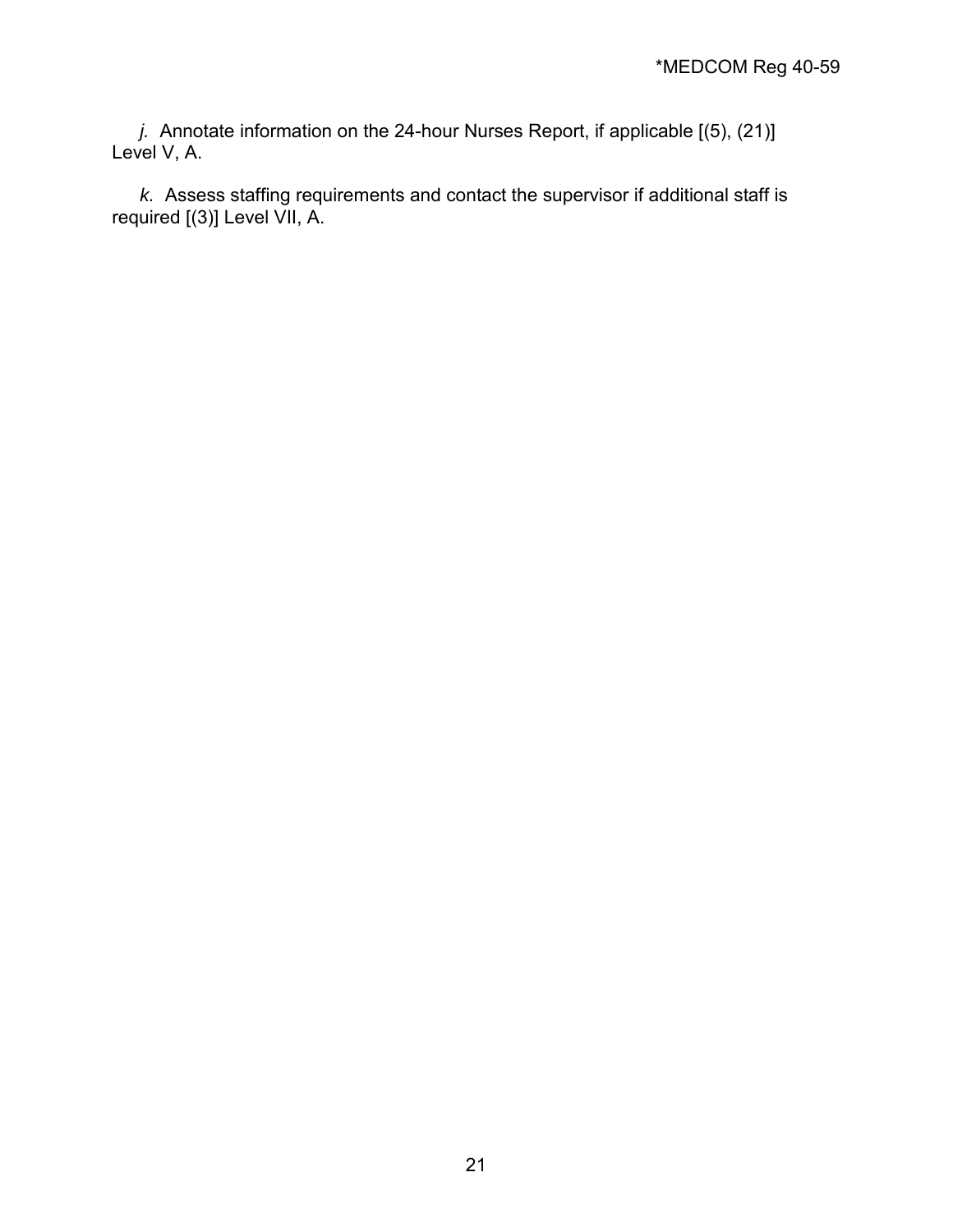## **Appendix E Nursing Initiated Orders**

## NIOs: Adult Standard Fall Prevention Interventions

| Show | NIO: Orient to ward           | X1            | orient patient to room/bathroom.<br>how to use call bell /light/system and<br>ensure call bell is within easy reach                                                                                                    |
|------|-------------------------------|---------------|------------------------------------------------------------------------------------------------------------------------------------------------------------------------------------------------------------------------|
|      | NIO: Educate patient/family   | X1            | give "Fall Prevention Protocol<br>Information to Patient" handout to<br>patient/family                                                                                                                                 |
|      | NIO: Assess for falls risk    | <b>QShift</b> | Johns Hopkins Hospital Fall<br><b>Assessment Tool</b>                                                                                                                                                                  |
|      | NIO: Bed in lowest position   | <b>QShift</b> | ensure wheels locked                                                                                                                                                                                                   |
|      | NIO: Assess environment       | <b>QShift</b> | every 1-2 hrs for obstacles/hazards                                                                                                                                                                                    |
|      | NIO: Ensure call light system | <b>QShift</b> | within reach; promptly answer call light                                                                                                                                                                               |
|      | NIO: Educate patient/family   | <b>QShift</b> | regarding falls risk and prevention<br><b>Activities</b>                                                                                                                                                               |
|      | NIO: Ensure patient wears     | <b>QShift</b> | non-skid socks while ambulating                                                                                                                                                                                        |
|      | NIO: Patient rounding         | Q1-2hrs       | check patient for pain, positioning,<br>pottying, possessions and<br>environmental hazards. Ensure BSC<br>or urinal is readily accessible and<br>empty.                                                                |
|      | NIO: Before leaving room      | Q1-2hrs       | ask patient, "Is there anything I can<br>do for you before I leave? I have<br>time while I'm here in your room."<br>Tell patient a member of the nursing<br>staff will make bedside rounds within<br>the next 1-2 hrs. |
|      | NIO: Place side rails up      | <b>QShift</b> | as indicated; do not place more than<br>3 side rails up at a time                                                                                                                                                      |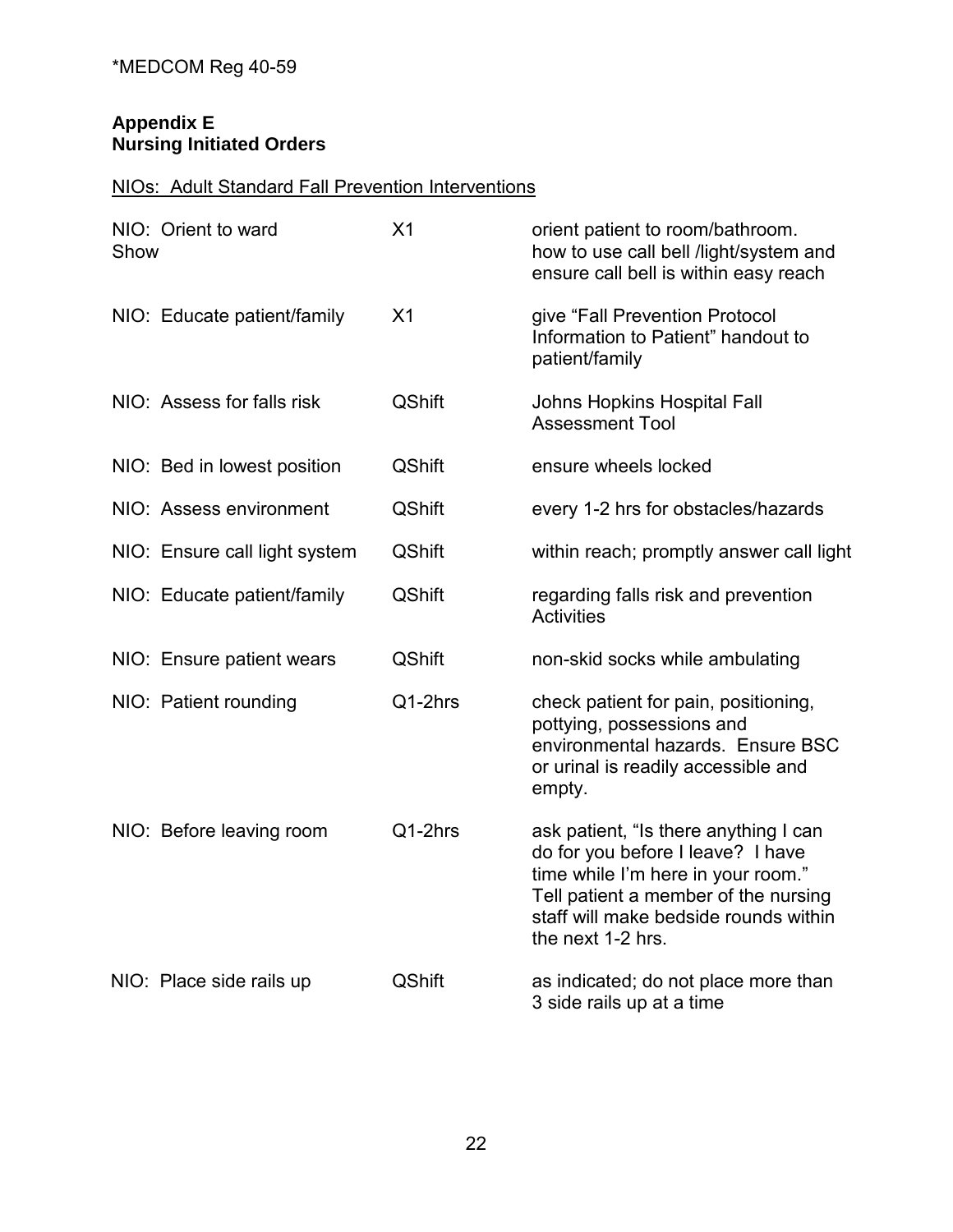## NIOs: Adult Moderate Risk Fall Prevention Interventions

| NIO: Patient on                 | <b>QShift</b>  | <b>Fall Prevention Protocol</b>                                                                        |
|---------------------------------|----------------|--------------------------------------------------------------------------------------------------------|
| NIO: Place falling star sign on | X <sub>1</sub> | room door/census board/head board                                                                      |
| NIO: Place yellow ID wristband  | X <sub>1</sub> | on patient                                                                                             |
| NIO: Ensure patient wears       | X <sub>1</sub> | non-skid socks when ambulating                                                                         |
| NIO: Educate patient/family     | X <sub>1</sub> | give "Fall Prevention Protocol<br>Information to Patient" handout to<br>patient/family                 |
| NIO: Remind patient to request  | <b>QShift</b>  | assistance whenever needed                                                                             |
| NIO: Supervise and/or assist    | <b>QShift</b>  | bedside sitting, personal hygiene,<br>and toileting as appropriate (remain<br>within hearing distance) |
| NIO: Offer toileting            | $Q1-2hrs$      | every 1hr while awake; use bedside<br>commode as appropriate                                           |
| NIO: Reorient confused patient  | <b>QShift</b>  | as necessary                                                                                           |
| NIO: Evaluate need for          | X <sub>1</sub> | <b>PT/OT Consult</b>                                                                                   |
| NIO: Consider Bed alarm on      | <b>QShift</b>  | for score of $\geq 1$ on Johns Hopkins<br><b>Hospital Fall Assessment Tool</b><br>cognition item       |

## NIOs: Adult High Risk Fall Prevention Interventions

| NIO: Patient on                   | <b>QShift</b>  | <b>Fall Prevention Protocol</b>                                                         |
|-----------------------------------|----------------|-----------------------------------------------------------------------------------------|
| NIO: Place falling star sign on   | <b>X1</b>      | room door/census board/head board                                                       |
| NIO: Place yellow ID wristband X1 |                | on patient                                                                              |
| NIO: Ensure patient wears         | X1             | non-skid socks while ambulating                                                         |
| NIO: Educate patient/family       | X <sub>1</sub> | give "Fall Prevention Protocol<br>Information to Patients" handout to<br>patient/family |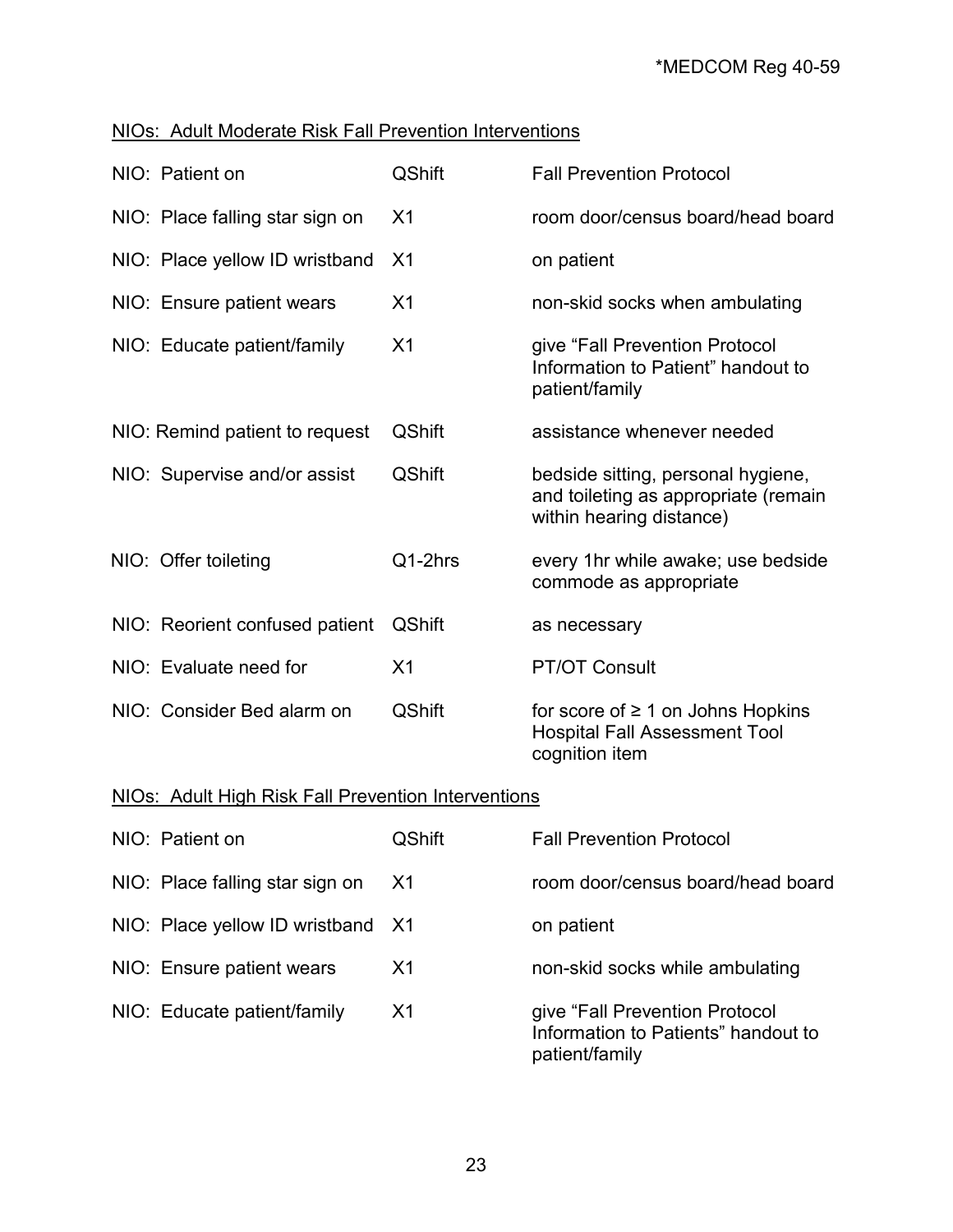| NIO: Move patient                                             | X <sub>1</sub>    | as close to nurses station as<br>possible                                                                                                                                  |
|---------------------------------------------------------------|-------------------|----------------------------------------------------------------------------------------------------------------------------------------------------------------------------|
| NIO: Remind patient to request                                | <b>QShift</b>     | assistance whenever needed                                                                                                                                                 |
| NIO: Supervise and/or assist                                  | <b>QShift</b>     | bedside sitting, personal hygiene,<br>and toileting                                                                                                                        |
| NIO: Patient-centered rounding                                | Q <sub>1</sub> hr | every 1 hr                                                                                                                                                                 |
| NIO: Offer toileting                                          | Q1hr              | every 1 hr while awake                                                                                                                                                     |
| NIO: Remain with patient                                      | X <sub>1</sub>    | while toileting (line-of-sight)                                                                                                                                            |
| NIO: Transport throughout                                     | <b>QShift</b>     | hospital with assistance of staff,<br>trained caregiver                                                                                                                    |
| NIO: Do not leave patient                                     | <b>QShift</b>     | unsupervised off unit                                                                                                                                                      |
| NIO: Reorient confused patient                                | <b>QShift</b>     | as necessary                                                                                                                                                               |
| NIO: Evaluate need for                                        | X <sub>1</sub>    | <b>PT/OT Consult</b>                                                                                                                                                       |
| NIO: Use seatbelt                                             | <b>QShift</b>     | when in wheelchair                                                                                                                                                         |
| NIO: Place side rails up                                      | <b>QShift</b>     | as indicated; do not place more than<br>3 side rails up at a time                                                                                                          |
| NIO: Bed alarm on                                             | <b>QShift</b>     | for score of $\geq 1$ on Johns Hopkins<br><b>Hospital Fall Assessment Tool</b><br>cognition item                                                                           |
| NIO: Consider 1:1 sitter                                      | <b>QShift</b>     |                                                                                                                                                                            |
| <b>NIOs: Pediatric Standard Fall Prevention Interventions</b> |                   |                                                                                                                                                                            |
| NIO: Orient to ward                                           | X <sub>1</sub>    | orient patient to room/bathroom<br>show patient/parent/significant other<br>how to use call bell/light/system and<br>ensure call bell/light/system is within<br>easy reach |
| NIO: Educate patient/parents                                  | X <sub>1</sub>    | give "Fall Prevention Protocol<br>Prevention Protocol Information for<br>Patients/Parents" handout to<br>patient/parent/significant other                                  |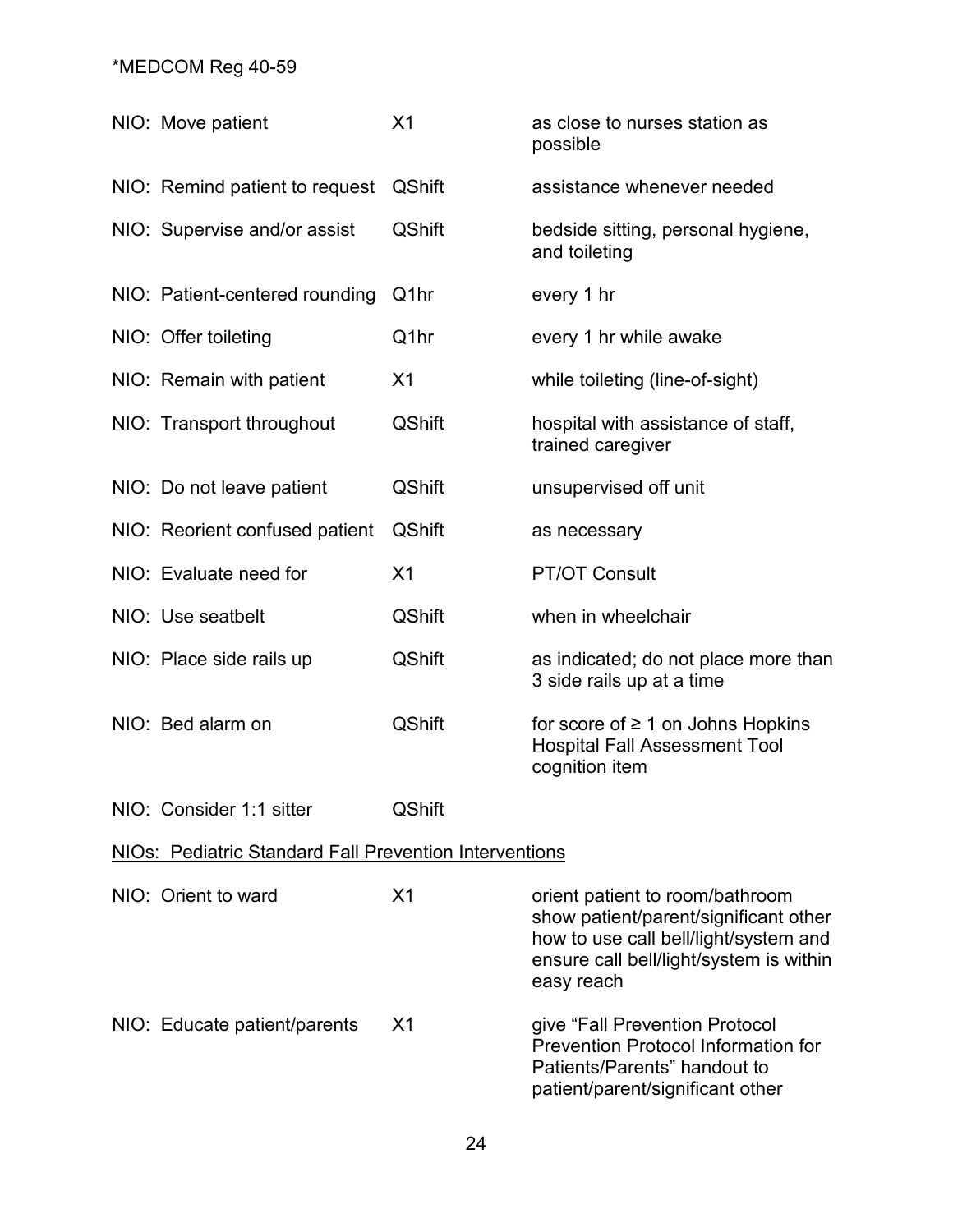|           | NIO: Assess for falls risk     | <b>QShift</b> | <b>Humpty Dumpty Fall Scale</b>                                                                                                                                                                                                                              |
|-----------|--------------------------------|---------------|--------------------------------------------------------------------------------------------------------------------------------------------------------------------------------------------------------------------------------------------------------------|
|           | NIO: Bed in lowest position    | <b>QShift</b> | ensure bed/crib wheels locked                                                                                                                                                                                                                                |
|           | NIO: Crib rails/side rails up  | <b>QShift</b> | when not attended by parent or staff                                                                                                                                                                                                                         |
| highchair | NIO: Fasten straps when        | <b>QShift</b> | in wheel chair, stroller, swing,                                                                                                                                                                                                                             |
|           | NIO: Assess environment        | Q1-2hrs       | every 1-2 hrs for obstacles/hazards                                                                                                                                                                                                                          |
|           | NIO: Ensure call light is      | <b>QShift</b> | within reach; promptly answer call light                                                                                                                                                                                                                     |
|           | NIO: Educate patient/family    | <b>QShift</b> | regarding falls risk and prevention<br>activities                                                                                                                                                                                                            |
|           | NIO: Ensure patient wears      | <b>QShift</b> | non-skid socks while ambulating                                                                                                                                                                                                                              |
|           | NIO: Patient-centered rounding | Q1-2hrs       | check patient for pain, positioning,<br>pottying, possessions and<br>environmental hazards. Ensure BSC<br>or urinal is readily accessible and<br>empty                                                                                                       |
|           | NIO: Before leaving room       | Q1-2hrs       | ask patient/significant other "Is there<br>anything I can do for you before I<br>leave? I have time while I'm here in<br>your room." Tell patient/significant<br>other a member of the nursing staff<br>will make bedside rounds within the<br>next 1-2 hrs. |

## NIOs: Pediatric At Risk Fall Prevention Interventions

| NIO: Patient on                    | <b>QShift</b> | <b>Fall Prevention Protocol</b>            |
|------------------------------------|---------------|--------------------------------------------|
| NIO: Place falling star sign on    | <b>X1</b>     | room door/census board/head board/<br>crib |
| NIO: Place yellow ID wrist band X1 |               | on patient                                 |
| NIO: Ensure patient wears          | X1            | non-skid socks while ambulating            |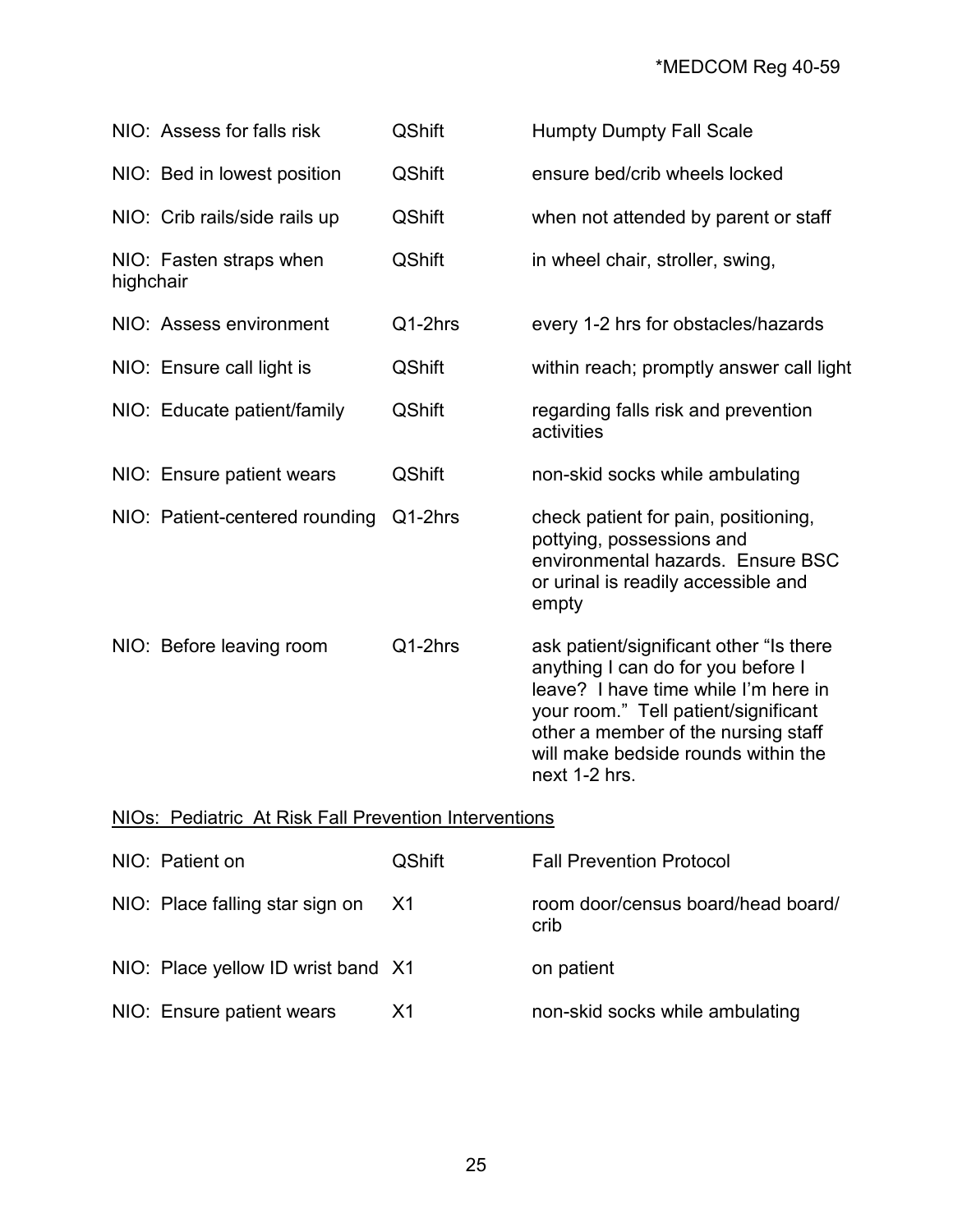| NIO: Educate patient/parents   | X <sub>1</sub> | give "Fall Prevention Protocol<br><b>Prevention Protocol Information for</b><br>Patients/Parents" handout to<br>patient/parent/significant other        |
|--------------------------------|----------------|---------------------------------------------------------------------------------------------------------------------------------------------------------|
| NIO: Move patient              | X <sub>1</sub> | as close to nurses station as<br>possible. Keep room door open at<br>all times unless patient directly<br>attended.                                     |
| NIO: Patient-centered rounding | Q1hr           | check patient for pain, positioning,<br>pottying, possessions and<br>environmental hazards. Ensure BSC<br>or urinal is readily accessible and<br>empty. |
| NIO: Accompany patient         | <b>QShift</b>  | with ambulation                                                                                                                                         |
| NIO: Remind patient/parent     | <b>QShift</b>  | to call for assistance as needed                                                                                                                        |
| NIO: Offer toileting           | Q1hr           | every 1 hr while awake.                                                                                                                                 |
| NIO: Remain with patient       | X <sub>1</sub> | while toileting (line of sight)                                                                                                                         |
| NIO: Transport throughout      | <b>QShift</b>  | hospital with assistance of staff,<br>trained caregiver, and/or<br>family/significant other                                                             |
| NIO: 1:1 sitter                | <b>QShift</b>  |                                                                                                                                                         |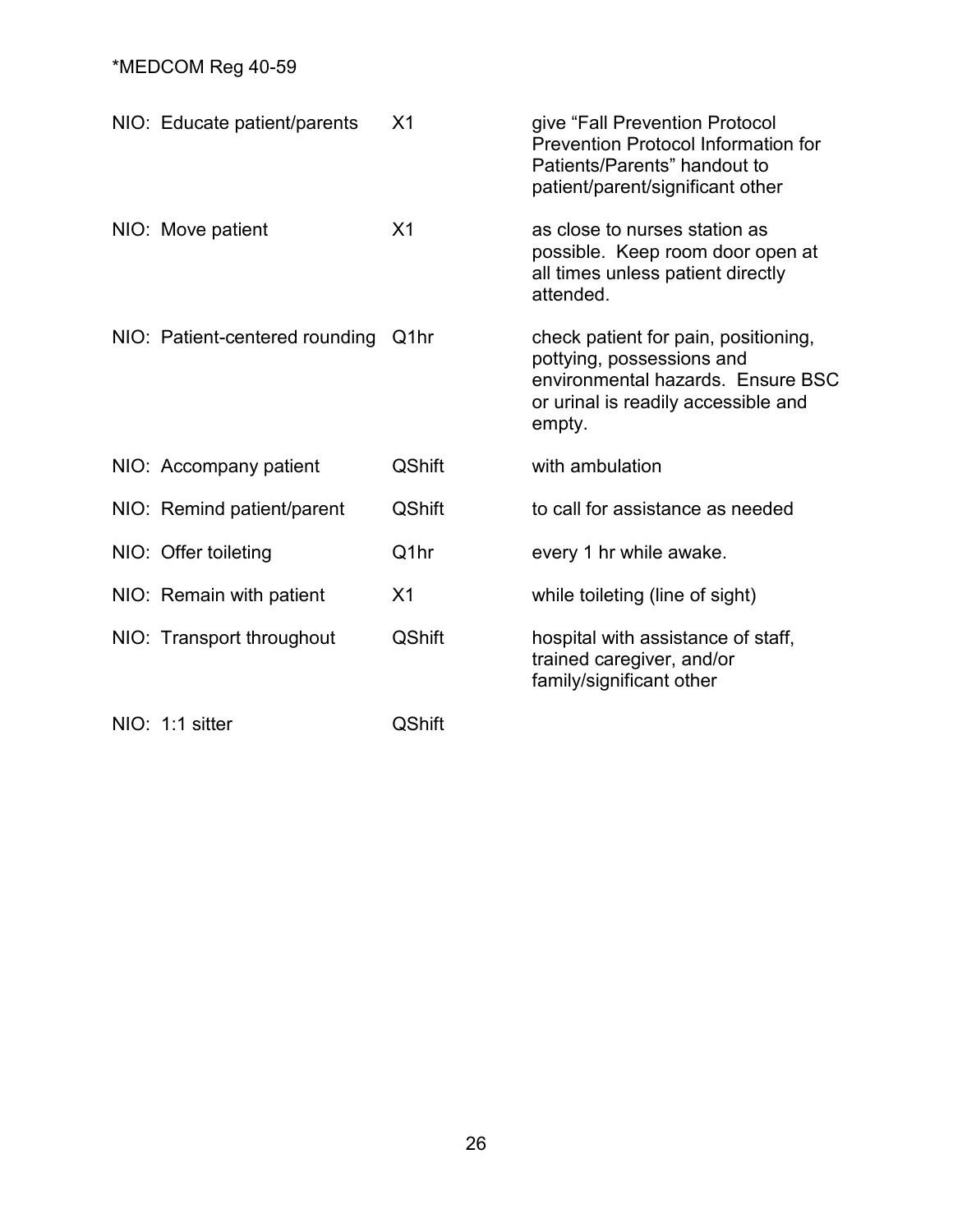**Glossary**

**Section I Abbreviations**

**EBPWG** evidence-based practice working group

**EMR** electronic medical record

**MEDCOM** United States Army Medical Command

**MTF** military treatment facility

**NIO** nursing initiated order

**PfP** Partnership for Patients

**PRN** pro re nata

**QMO** Quality Management Office

**RCT** randomized controlled trial

**Section II Terms**

This section contains no entries.